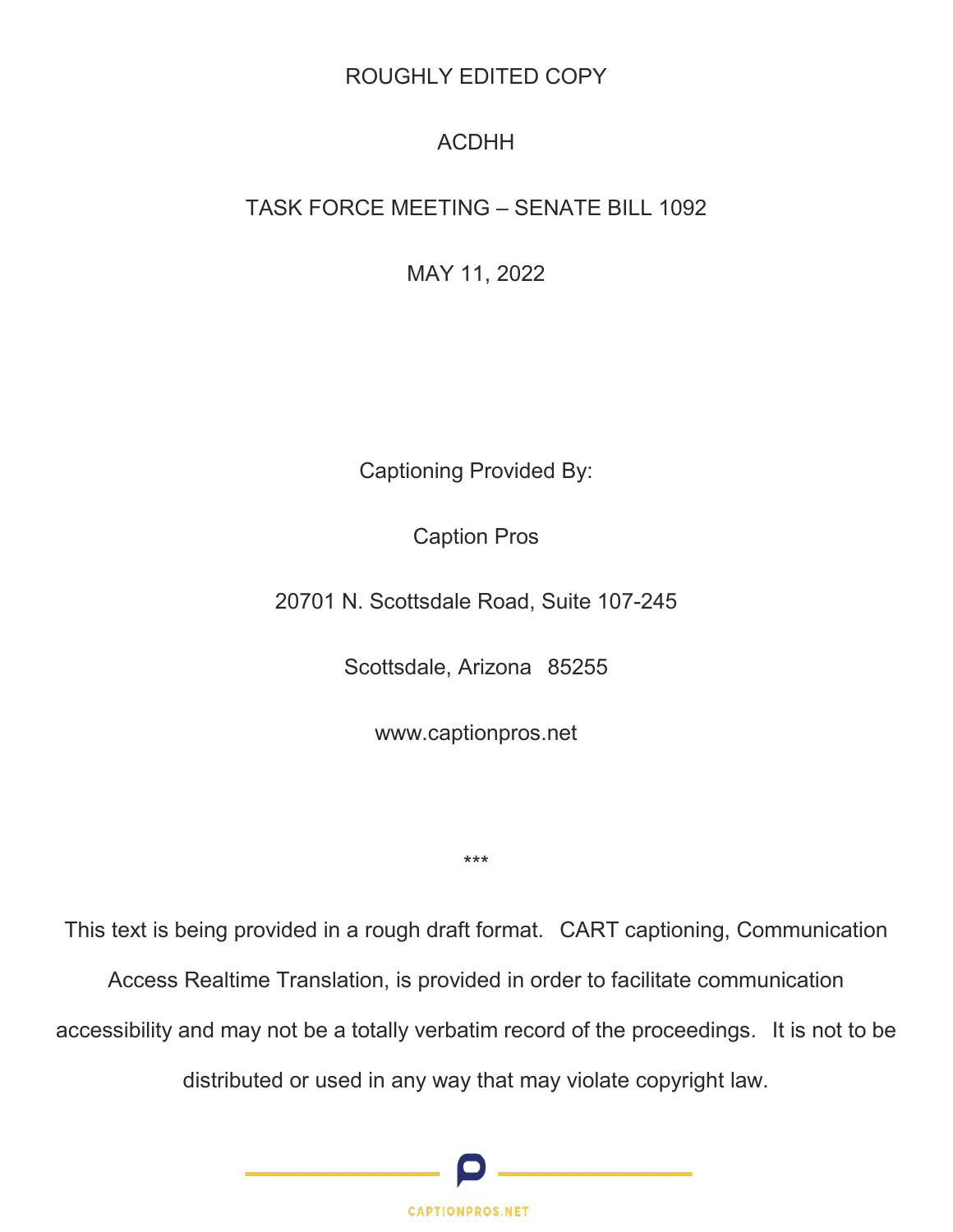>> TAWNY HOLMES HLIBOK: Hello, everyone. Welcome to our May meeting for the ACDHH task force on language acquisition. We have a wonderful agenda planned for the day, and I'd like to remind everyone that we do have the PowerPoint separate from today's meeting. If you'd like to refer to the PowerPoint, I suggest you open it on a separate screen on your own so that you can keep track of where we are as we go along.

 For example, I have an iPad here with me, so I'm using that to refer to my PowerPoint. And the PowerPoint is available on the website, and I can also link to it in the chat. If you'll give me a moment to share that link. I'll send that in the chat right now. There it is. Hopefully that will be a little bit easier for you to access the PowerPoint on your end.

We do have interpreters with us here today. If you'd like to have access to captioning, you'll want to make sure you click on that box, whichever is your preferred accessibility. Today is May 11th, and one more full task meeting remaining after this, and we'll see where we are now and where we need to go in the future.

 I'm now on slide 2. And we'd like to review the purpose of this task force. Our goal is to gather information and data and work with a diverse set of community members to discuss language acquisition and determine how we can implement the law SB 1092, which has the goal of language access and language acquisition for all Deaf, Hard of Hearing, and DeafBlind children in the state of Arizona.

 And that's from birth to 21. Slide 3 is the plan for today. We would like to track our progress, see where we are now, and we also want to have a wonderful panel planned for today as well.

 And the second half of the meeting will be some updates from our subcommittees, assessment review, data, and demographics, and then systemic connections. We have three wonderful hard working subcommittees here on our task force.

 After that, we'll have a few minutes remaining to talk about next steps, and to provide a template for our report so that we can make sure that we are prepared for our final submissions before our public input forum in June.

We are now on slide 4. And as noticed, we do have a number of subcommittee -- have had a number of subcommittee meetings and task force meetings, and on June 8th will be our final task force meeting, which means we will prepare a draft to submit at that time. And that's where we'll want to have everybody complete their respective templates, so that we can pile the information -- compile the information for our final report to share with the public on June 18th. Which is the public forum date. That's a Saturday morning online.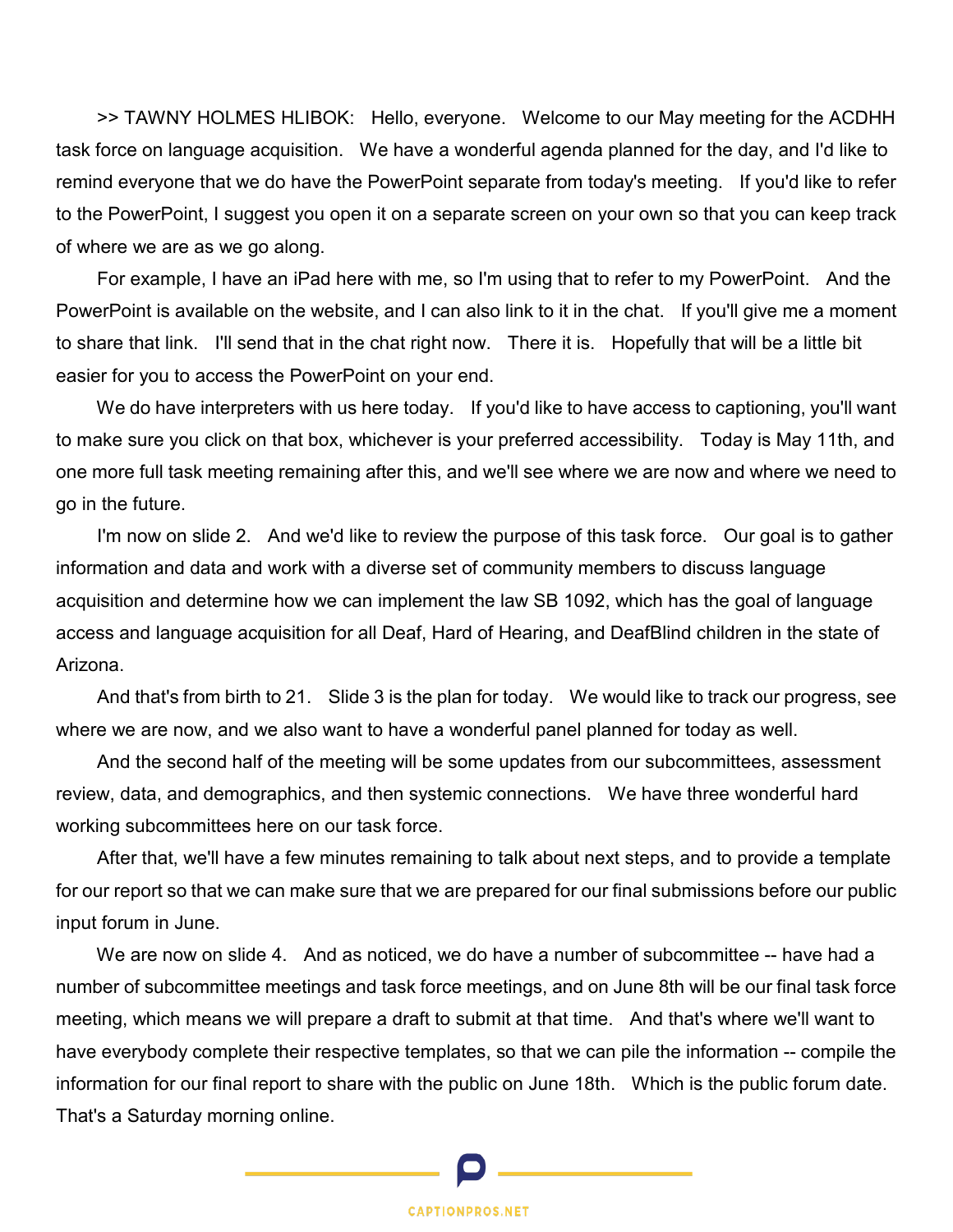And that will be an opportunity for the committee to share our gatherings with the general public, and these meetings are open to the public, but we would like to have everyone have access to the draft and then provide input for consideration before we submit that. So we are looking forward to that public forum meeting as well.

 I wanted to emphasize that the recommendations are not intended to solve every challenge and issue that we've recognized. We know that there are some deficits in the Deaf and Hard of Hearing education system in Arizona, but our job is to identify some gaps and some areas for potential growth and to develop these partnerships, so that we can grow together and increase family awareness as well as other aspects of language acquisition.

 That's really the task of this job. So after the public forum on June 15th, we will talk about the feedback that was provided, and then come together as subcommittees. The final information that will be shared with you all to submit on June 30th.

 As you can see, our timeline is approaching the end. I wanted to clarify prior, I said June 18th, and then I said June 15th. But thank you, Beca, for correcting me. June 18th is the Saturday morning.

Now, slide 5.

 The graphic shown on slide 5 reflects the idea of facilitating today's meeting. We'd like to integrate a set of design policy, which is important. We also like to set up the context so that we know why we're here, where we're going, and what we need to discuss. What each of us are asked with. And then create a hospitable space so that we can get to know each other and we can make sure that we have the subcommittees in our smaller groups. And we are always looking for the questions that remain and the information that we need to consider. So I'm looking forward to more of that kind of discussion.

 I encourage participation and contribution. Some can contribute via email. Some can contribute via their subcommittee or at the greater task force meetings. So everyone can contribute in a number of ways throughout.

 We would like to make sure that we have diverse range of perspectives, which is part of the reason for our panelists today. We like to see a little bit more about their journey and what they're willing to share with us based on their experience.

 We would like to make sure that we really attend to each other and be welcoming of new ideas and perspective to see what works and if somebody has a different perspective, we'd like to keep that concept of sharing open.

 And finally, we'd like to continue this collective findings approach. There have been some really exciting things that we have learned, and we've been able to share that with each other. I'd like to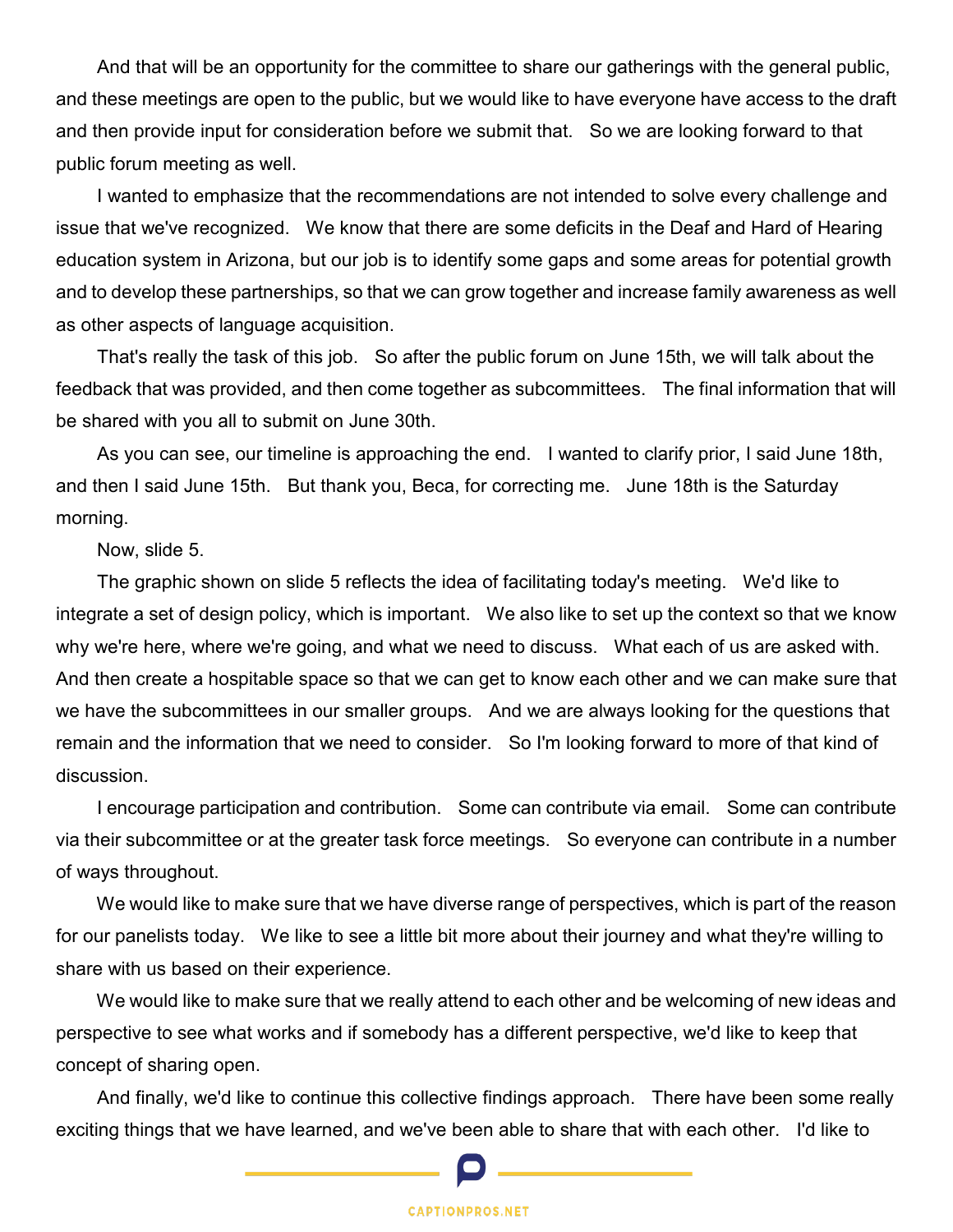encourage you to continue to do that as you learn from other states or other programs that may have been overlooked throughout this process, so that we can identify various opportunities that maybe are working well already, and areas that need to be improved upon.

 So you can be thinking about your respective fields and then doing your own research in a number of different areas.

 And then, all of that contributes to the context and it shapes the context of language acquisition for Deaf, Hard of Hearing, and DeafBlind individuals in Arizona so that you can see what their individual journeys might look like and how they might differ in the beginning years and as years go on.

 So that's just something that we'd like to continue to think about. The next slide. Slide six. Hopefully, everyone has been able to access that.

 I saw that someone couldn't access, so I wanted to check on that quickly. But I'd like to invite our panelists, Colin Denny, Latrina Harris Lewis to come on screen. Hello, Colin.

>> COLIN DENNY: Hello.

 >> TAWNY HOLMES HLIBOK: Let me just check my messages here. Okay, and Latrina. Hi, Latrina. Good morning.

 I think we're waiting for one more person. Great. Hello. I'm glad Kelly's here as well. It's nice to have all three of you. Thank you for joining us, for sharing your experience and your perspectives.

 This task force has a number of different state agencies, community representatives, organization representatives, et cetera. So I wanted you all to share a little bit about your perspectives on your journey as a Deaf person with different identities, racial and ethnic identities, maybe parent perspective. What other perspective you have to offer, so we wanted to bring you all here to share your truth with us.

 So I will open with some questions, and the first one being, can you share a little bit about yourself and how you got involved in the journey of language acquisition for Deaf and Hard of Hearing children and what your role has been in that process. Kel

 >> This is Latrina. I can start. Hello, my name is Latrina and this is my name sign. I am a Deaf person, I was born Deaf. Interesting question about my journey, because I look back at a Deaf child, actually, I was born in Dallas, Texas. There's a large Deaf community there. They had a Deaf ed program in place, they had early intervention, at time they called it family services.

 And that was -- I was born in the '70s, so, you know, they had those in place. They had some of them in place. They had a preschool program in place. At the time, the popular method was total communication, which meant signing and speaking, using your voice and anything that would provide access.

 If that child needed spoken language, or hearing aids, or whatever, and CIs were just kind of emerging at the time, cochlear implants were emerging at the time. So the discussion was just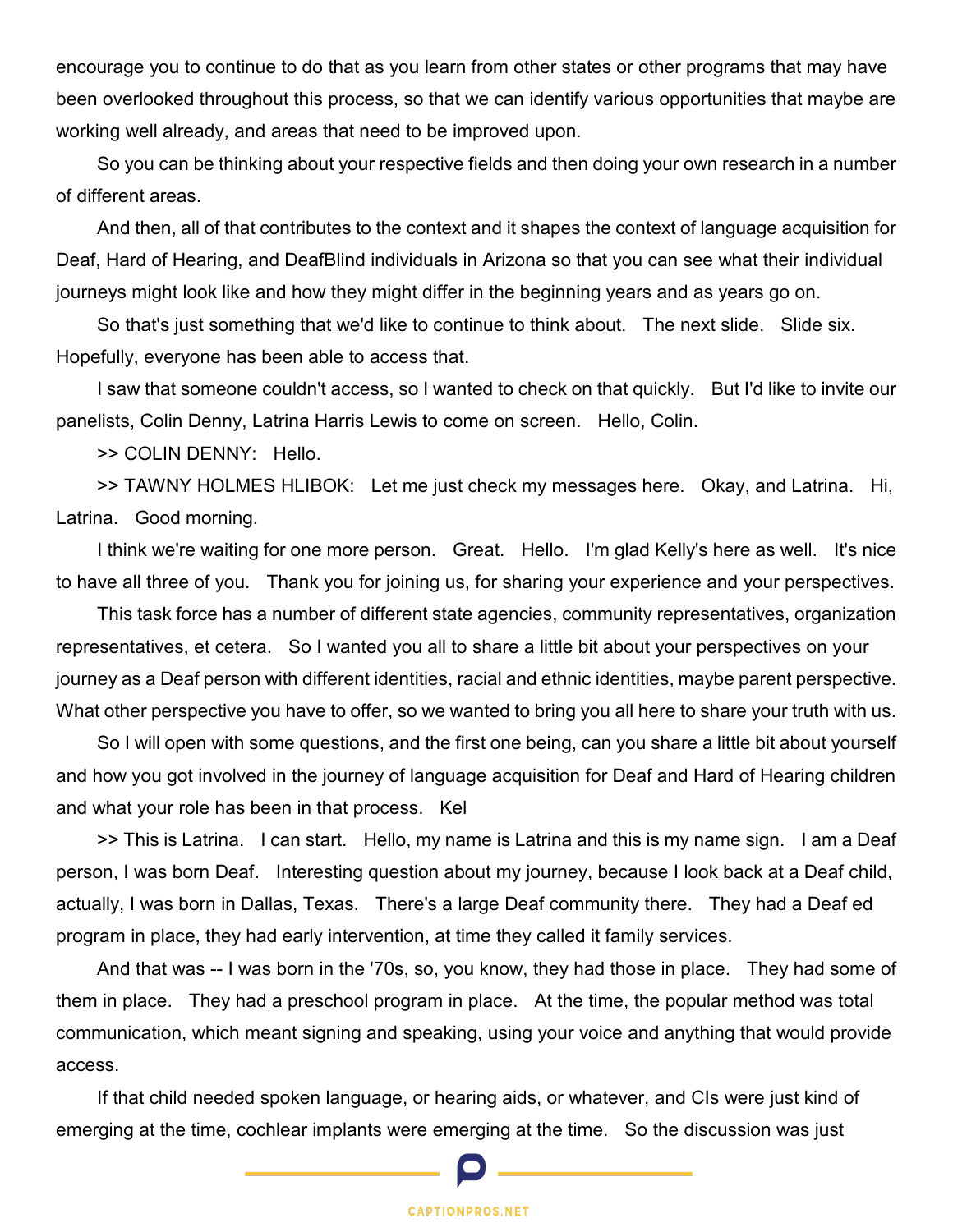starting, and they knew that we were looking to that in the '80s and the '90s.

 But my family was -- I found out that I was Deaf at about 1, 1 1/2, so I went into a preschool program. And, you know, we were talking about how to communicate. Sign language or spoken language. Or whether or not we should do both. And my parents said both, because they wanted to know how they were going to pick up the language, how I was going to pick up language. How I was going to communicate with the family.

 So we did both. And I took on that system, and I would say the earlier the better, right? I was 1 1/2. That's really when I started learning. I had access to a visual language at that age. I couldn't hear the language, so I did get hearing aids, so I was given hearing aids.

 And interesting, I was interested in sound and my parents emphasized that I as a youngster was interested in sound, right? And I was -- but I was focused on the sign language. They gave me the hearing aids, and I was kind of following along, sort of with things. The yes and no.

But my primary thing was not auditory, taking information in an auditory way. It was more visual access.

 So I had access to both. I would pick up environmental noise. I would listen to the auditory input. But music really was never a big interest for me. Later, I became interested in speech and music.

 But primarily, at first, it was the visual mode. And PSE was very popular at the time, pigeon-signed English. So I really got into that. But now as a teacher, my goal is to make sure students have early access. If they don't know sign language, my goal is to give them the language to expose them to the language.

So that's kind of a quick synopsis of my journey.

>> TAWNY HOLMES HLIBOK: Great, thank you. And now you teach what age?

 >> LATRINA LEWIS: 8 and 9-year-olds. Yeah. And so a lot of them have missed things in the early years. And so I'm doing a lot of catch-up work, trying to get them to acquire language that should have already been acquired, so we're doing a lot of catch-up work. I'm exposing them to things, you know, sign language, pictures, anything I can, and technology is so awesome now, right?

 I can get a picture on the fly. I can show that. I can bring in a prop. I can show them what things look like. We can play around with things to help expose them to that language. And it helps with their language acquisition.

And from there, we transition to the bye-bye approach.

 >> TAWNY HOLMES HLIBOK: Great. Thank you for sharing that. Colin or Kellie, would either of you like to go next?

>> COLIN DENNY: Hello. I'll be second. My name is Colin. Colin Denny. This is my sign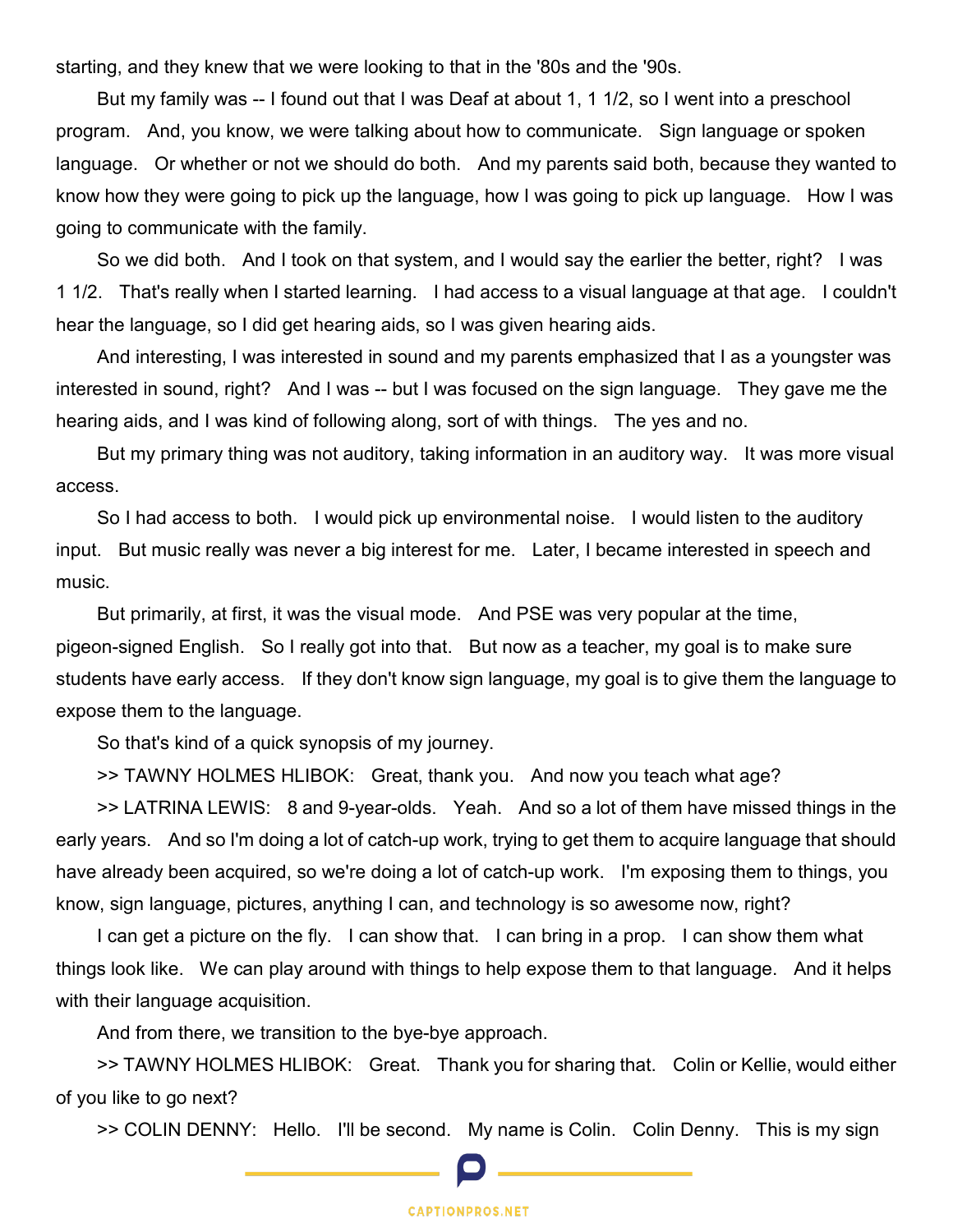name. I was not raised Deaf, I wasn't born Deaf. I grew up and was initially born hearing, and was diagnosed later with a hearing loss. The Deaf program enacted at the time wasn't really present for me, and there wasn't a lot of knowledge or access for me and my family growing up.

 Both of my parents were teachers, so my parents did see a lot of Deaf people in their lives prior to interacting with me, and I was not their first person. So I do know that being exposed to language was something that was imperative and my parents did help me out with that.

 My parents were eager to find resources for me as teachers, and they knew that that was important. My journey with language acquisition started when I was, you know -- you know, I was born hearing, and as far as that goes, English was my first language.

 So I started acquiring English, and when I was in the community, I -- in the Navajo Nation. And so that was my first language. My second language was English. That I acquired later on. And so I was bilingual with Navajo and English languages. As a hearing person.

 So that's -- you know, the initial part of my acquisition. And when I was 13, I eventually learned and was diagnosed with my hearing loss. And I started learning ASL.

 So that is really kind of the picture of my timeline and how I became more acquired to ASL. And my hearing loss at the age of 13 kind of forced me to start acquiring that third language.

 When I started with my hearing loss at the age of 13, it required me to be more of a visual learner. And I've noticed, like other Deaf children, that gestures in ASL and being a visual learner, that kind of starts usually with learning signs for each word and acquiring that language over time.

 So my first languages were Navajo English, and later on in life, I learned sign language. Now I work as an ASL tutor in New Mexico. And there's four regions that I typically work with, and I work with primarily students who are learning ASL, and I show a lot of visuals and graphics to help them learn as well as other images.

 Typically, it's a word with a visual and a sign, and it helps those children acquire that language. Not every child learns the same. And typically, every student learns differently. It's not one size fits all approach. So I try to be flexible when tutoring them.

 So I enjoy teaching within the community in the northwest, in New Mexico. Excuse me. Families typically prefer to also be immersed in that culture, and that can be something that should be learned at home, and hopefully that can be something we can help motivate and integrate more families within that and get more families involved with that unity and outreach.

 So, typically, I'm trying to -- as tutoring these children, I'm trying to incorporate the families to get more involved as well.

 >> TAWNY HOLMES HLIBOK: Great, thank you. I know that you really can't separate language and culture, and relationships are a big part of that as well as family backgrounds, cultural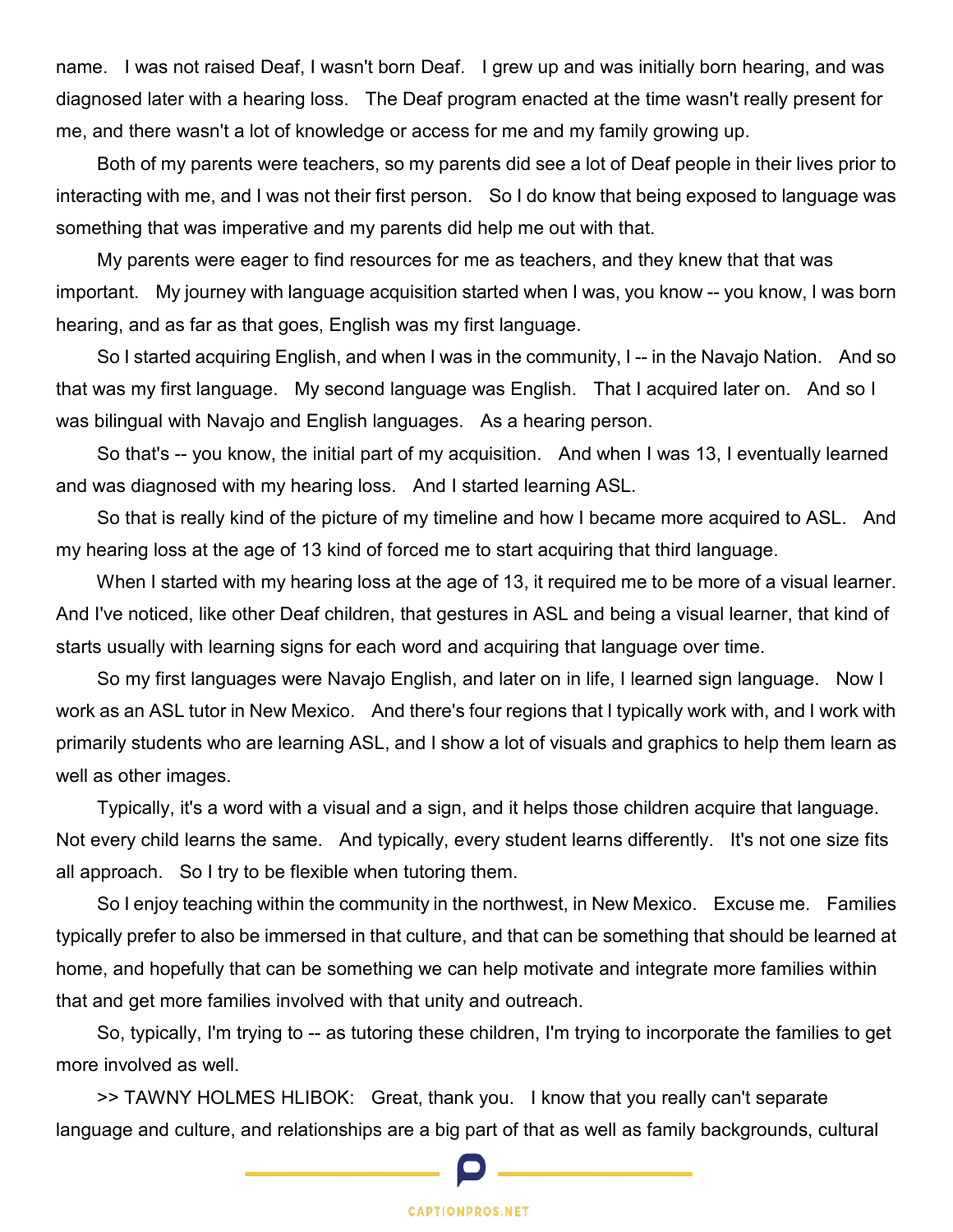backgrounds, et cetera.

 And I even have to consider what I bring as a professional and what biases I may have from my upbringing, and whether or not that's a shared bias with those that I'm teaching.

Colin, could you tell me what part of Arizona you were born and raised?

 >> COLIN DENNY: I was born in the River Reservation. I was born on the reservation known as the rez. That's where I was raised as well. In a very small city within Arizona. There's not a whole lot of ASL resources out there and there's no programs typically for Deaf children.

 So my parents later on had to research a Deaf school and they sent me to AZDB, and that's where I was exposed to the culture and lifestyle as being a Deaf person. And that helped me be exposed to the environment as well.

 I became more motivated and then eventually, I came back and wanted to spread that awareness, and really set a foundation for other Deaf children. So typically, the type of students -- you know, when they have the same story as me, they are immersed within that culture, they became motivated like myself as well.

 I became very motivated when I was 12.5, and I just want to be able to provide that same motivation and access and teach Deaf children or children with hearing loss how to acquire that language. And that's why I tutor ASL, and I provide language access to have a more equitable lifestyle for those Deaf children.

 And oftentimes, these children, especially those born on the reservation, don't only know ASL, or when they don't know ASL, English is not their only language as well.

 >> TAWNY HOLMES HLIBOK: That's why it's so wonderful to have community resources available to families, because when they identify deafness, then they can better support their children. It is a difficult journey, particularly for those that are growing up on the reservation to then learn an entirely new language and experience the experiences that you had.

 Now, I just wanted to make sure that the interpreters caught the correct name for the reservation that you were raised on. Did you say you were in a town -- what was the name of the reservation or the town?

>> COLIN DENNY: Pinon.

>> TAWNY HOLMES HLIBOK: Okay, thank you very much.

 >> COLIN DENNY: That's where I was raised. I work with several students from the districts from various reservations. And we try to gather and collect together and discuss different situations. But there hasn't been a lot of outreach for that yet. There hasn't been a program enacted for specifically reservation children.

So I'd like to partner and bridge that gap as well. Typically, that's in the northern part of Arizona,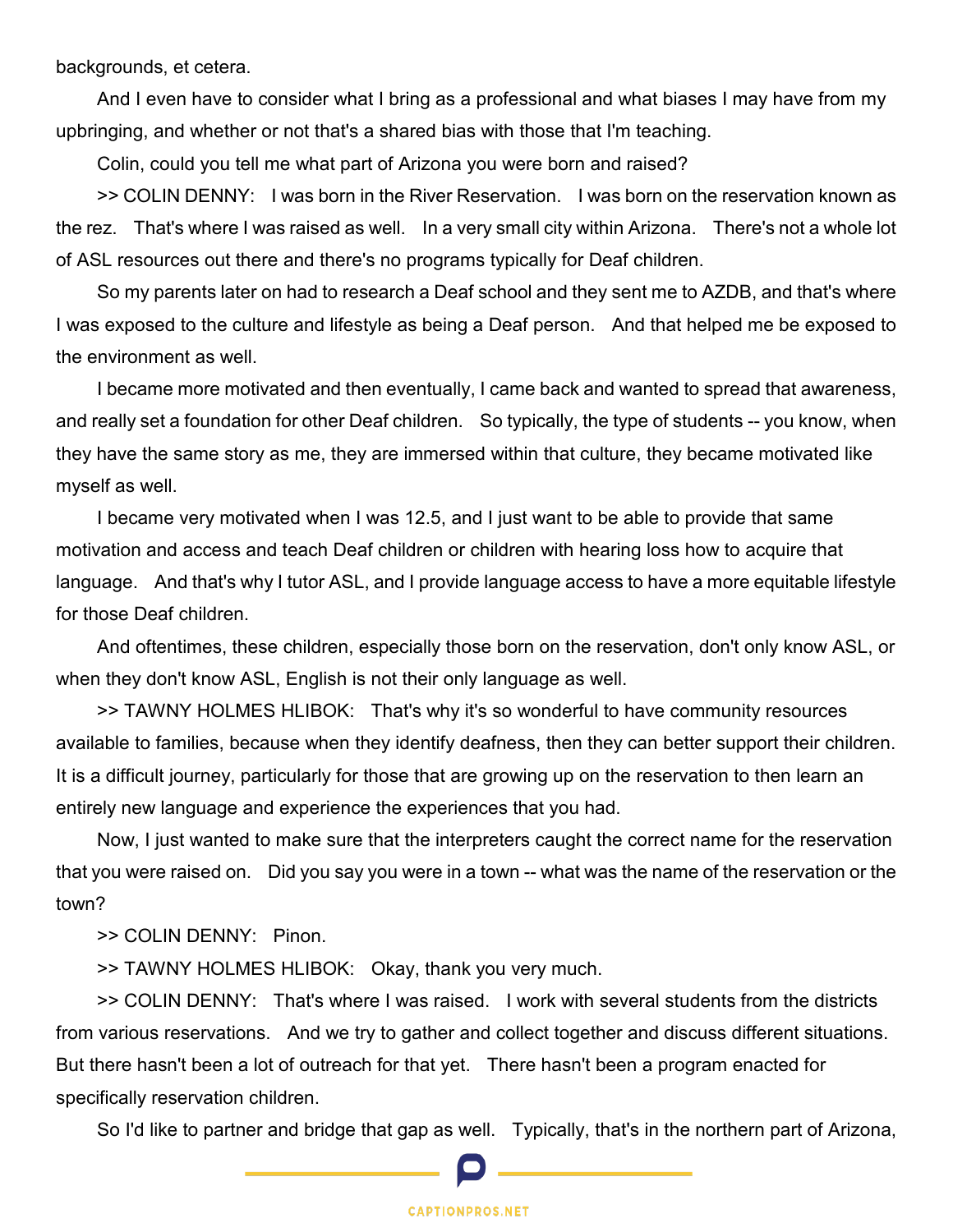but there are several students in the southern part as well. Yeah, there are no Deaf organizations set up, so I'd like to generationally help children and their posterity in the future to help set that up.

 >> TAWNY HOLMES HLIBOK: Great. Thank you for your assistance in that area. That's something that the task force should keep in mind as we continue to build those partnerships and resources. So I really appreciate that last part about the lack of Deaf centers and organizations in that area.

 Last but not least, Kellie, if you could share a little bit about yourself. I was lucky to find you on the Facebook group, and your experience of your beautiful child was wonderful to learn about. So I'm looking forward to what you have to share today related to your journey about discovering that you have a Deaf child and the processes that began at that point.

 >> KELLIE MENDOZA: Yeah, thank you. I'm just curious, before I start, am I expected to sign and speak or -- which is easier for the interpreters?

 >> TAWNY HOLMES HLIBOK: You can choose your language mode. Whichever you prefer. >> KELLIE MENDOZA: Okay. I'm going to try to sign and speak.

 So my name is Kellie, and I don't have a sign name yet. It's in progress. I identify as Hard of Hearing and hearing. It's kind of a complex, like, situation. So I have progressive hearing loss, and kind of like caught between two worlds.

 I also have a profoundly Deaf aunt, and it wasn't until about four years after meeting my aunt that we had my daughter, and at 15 months old, I had expressed some concerns about my daughter's speech and walking wasn't happening yet, and she couldn't stand independently yet, and the doctors had diagnosed her with autism, like, almost instantly.

 And that was going on for a while, until age 2. They decided to test her hearing. And they said oh, she's not autistic, she's Deaf. And so that was like a big surprise. We were just shocked.

 The experiences have been unique and challenging because I feel like our first connection was to doctors and hearing technology and special ed, and not Deaf community or Deaf services. So, I was forced to go and seek those out myself, and that was only because of my exposure with my aunt that I met as an adult.

So, it's been interesting, it's been difficult.

 I struggle with connecting the hearing parent with Deaf kids. I struggle with connecting to Deaf parents. And it's just been -- it's just been extremely isolating and lonely. Like, my primary focus is wanting to change, I guess, the narrative of, like, what Deaf kids deserve and their right to just exist as a Deaf child, and... yep.

 I don't know what else to share about myself personally, because my focus is, like, really on my daughter.

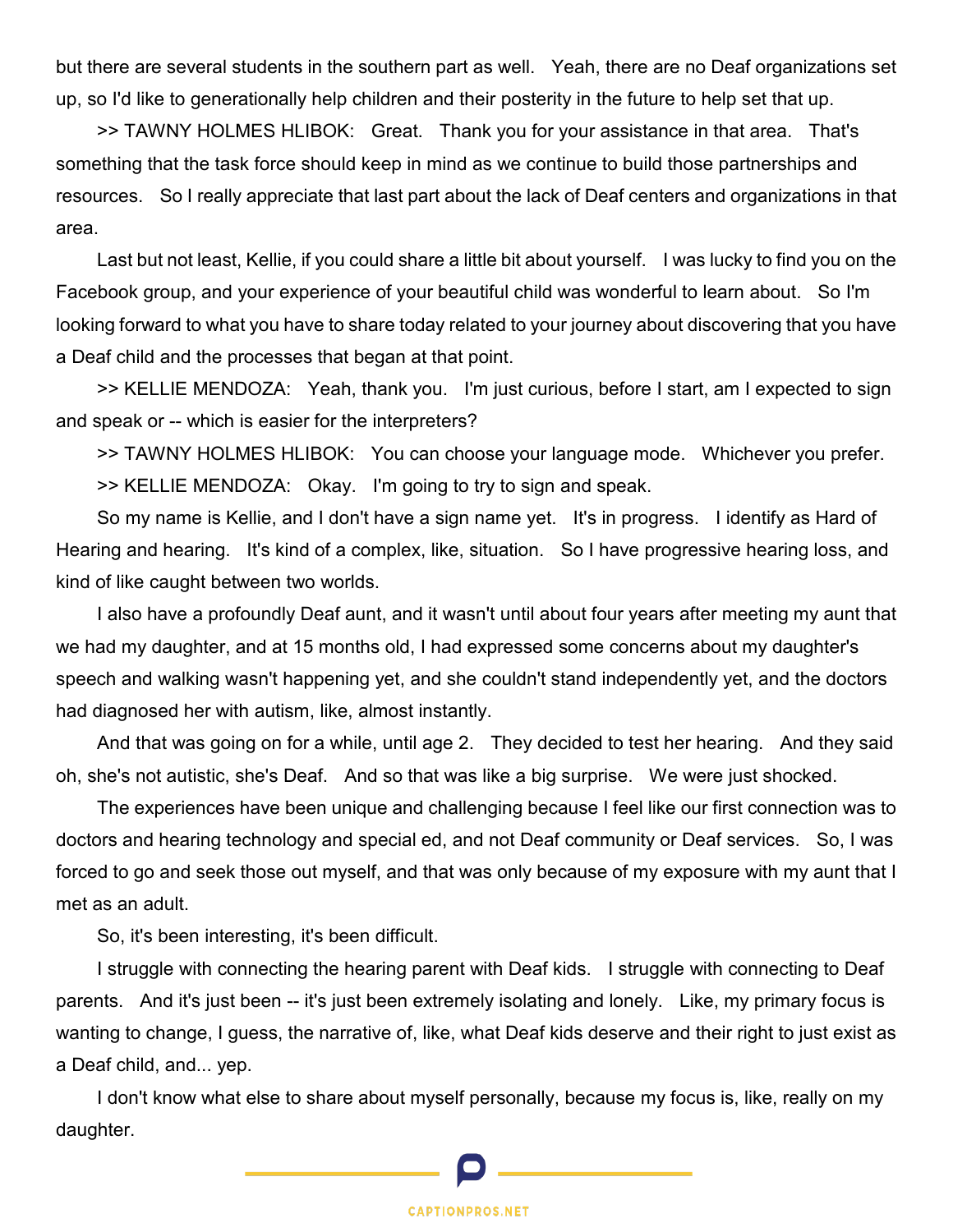>> TAWNY HOLMES HLIBOK: Yes, absolutely. I know that I have already learned more about you just in the last minute or two, so I appreciate you sharing that perspective. Could you tell us a little bit more about Ruby, and Ruby's age, and the type of schooling Ruby is getting, maybe a little bit about their experience with language acquisition and your experience observing that as a parent.

 >> KELLIE MENDOZA: So, Ruby, her name sign is Ruby. And that was given to her by a Deaf child, and she's 3 years old. So you know already that we found out that she was Deaf at 2. She did receive a cochlear implant at 2.5, which sometimes I'm like regretting. But I really wanted to try everything for her and not limit anything. Not that I believe that signing is limiting, but.

 She -- like, because her doctors didn't notice the hearing loss before 2, she was language deprived for two years. And it's always regretful because I know sign and I taught my other children to sign, but for some reason that I don't understand, when Ruby was born, my life was a little bit hectic. So I just wasn't putting in, like, the effort to teach my children sign anymore. That stopped.

 And so, it's always interesting to me that I have this Deaf child, and now I'm not signing. So, currently, Ruby is not in any school program because we're struggling to find one that's accessible. I am preferable to Phoenix Day School For the Deaf, but the commute is too far, and we share one vehicle, my husband and I, that we use for work.

 So I'm trying to, like, find a job in like a local preschool that's, you know, near us, where I can work and provide that language accessibility to all the children that go to that school, and maybe just find a path where Ruby can grow up around children who are already learning to sign.

So that's been difficult. Sorry, like, did I miss a question in there?

 >> TAWNY HOLMES HLIBOK: No, no, that was a terrific response. And I recognize that geography has consistently been a challenge. I know that Colin mentioned having to go up to the far parts of the state, or living in the far parts of the state, so which city are you living in currently that is far from Phoenix Day School For the Deaf?

I see, okay, you're in Florence.

 >> KELLIE MENDOZA: Yeah. So it's one hour from Phoenix day school for the Deaf, and one hour from Tucson.

 >> TAWNY HOLMES HLIBOK: Yeah. Yeah, that's a challenge. Okay, I get it. Let me see what my next question was.

 I have a few more questions, and we'll make sure that the task force has been listening with an open heart and open mind, and hopefully we'll have some more questions from them at the end as well.

 All right. I'm going to combine questions 2 and 3. The first part is, what barriers have you faced with language acquisition work, and what rewards have you experienced in that role or with that program related to language acquisition. Have you identified any wonderful resources or components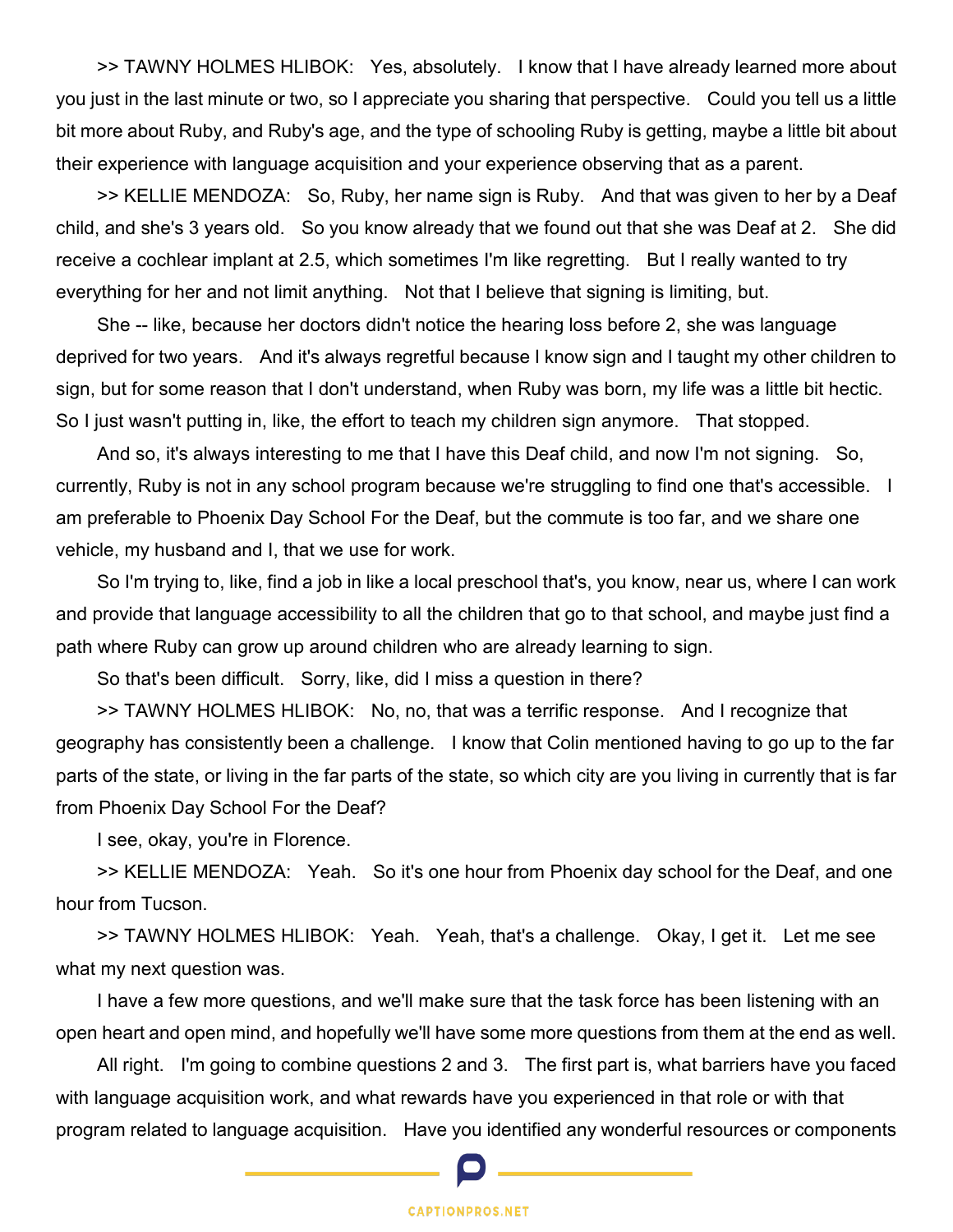that were helpful in your journey and process to language acquisition.

 So, if you could identify some of the challenges or barriers as well as some of the rewards and resources.

 >> COLIN DENNY: I can go first. This is Colin. You know, one of the barriers that I have faced, or that I often faced, as Kellie has mentioned, is distance, geographical isolation. A lot of families are very far away, which means, you know, if we're in the northern part of Arizona, then you have to drive maybe seven hours, and if you're in Phoenix -- if you go to Phoenix, maybe it's four, four and a half hours, depending on the traffic.

 From where I am, it's about seven hours, though. So there's a long drive. If you drive and then you have to drop children off, people are concerned whether or not their children are going to be safe there, right? If there are dorms, it's one thing. The dorms are even further away. PDSD doesn't have any dorms.

 So a lot of families don't want to let their children go away that far, and that can be a barrier. They want to maintain that connection.

 In terms of rewards, I would say honestly, you know, my job currently as an ASL tutor is that I see that we have an opportunity to model for them. We can do a lot. As an indigenous Deaf person, I can go into that community and teach them these things. Now, when I leave, that means that they lose me. I wish there were more people -- I wish we could clone me. I wish there were more people like me who could go in and educate them and teach them ASL and be connected to the community in that way, to really give of themselves that same experience.

 But we try to help in whatever way we can. We try to provide access for the children. And the parents are learning -- often, the parents are trying to learn, the kids are going to school, they go to the school for the Deaf and they learn, but where is the place for the parents? The parents are often sort of left out, and there's no connection for the parents. That's a gap sometimes. That's missing.

 So, that's my response for barriers and rewards. I see improvement when the kids go to the schools for the Deaf, but when they -- you know, if you have someone that goes into the home, that teaches them, that they see someone around, that's helpful. But there's often a gap. And people are often not on the same page. That piece is missing, too.

 So I think it's important to have both connection with the parents and the children so that the parents can learn more advanced things. And then we have to start basic as the children are starting basic. But so that they have an understanding.

 But then the parents need to understand what the child is trying to tell them. What they're trying to explain to them. What they're talking about. So we need their own opportunities to look like that.

>> TAWNY HOLMES HLIBOK: Yeah, it sounds like we need to build more protections for the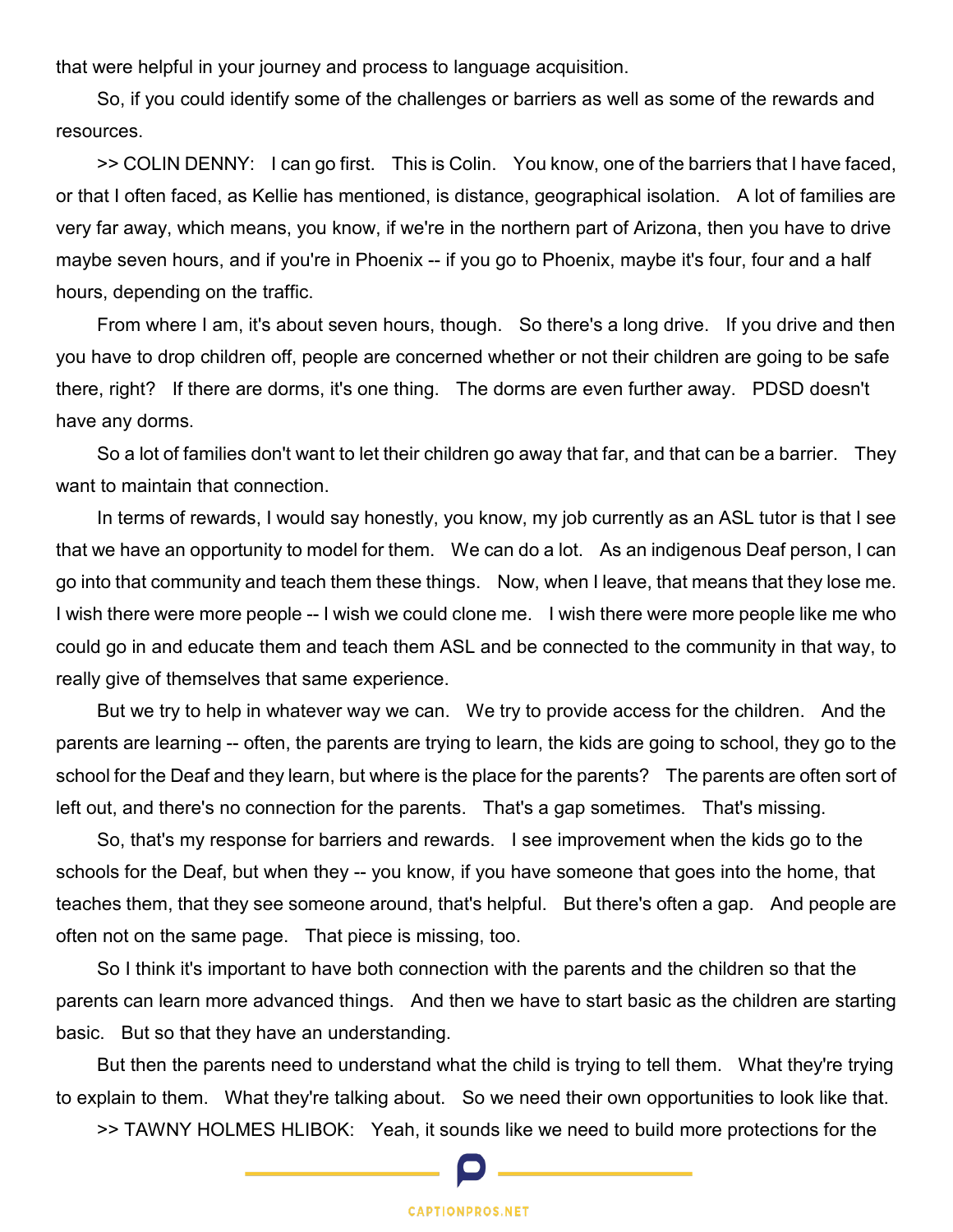schools and the homes together, not isolate the two of them. But if we have somebody in the community, I can see that that can be a real benefit of reward. So thank you for sharing that.

 And if anybody else would like to share barriers or rewards that you experienced in your journey of language acquisition, either for yourself as somebody involved, or for your child?

 >> LATRINA LEWIS: I can go. This is Latrina. Kind of coming back to this, in terms of barriers, I wouldn't say it was really a barrier, but it wasn't available. A lot of culture, Black signing, in terms of location and providing ASL, at that time, things were very far. My parents were at a disadvantage because they'd have to look at the schedule, they'd have to get us there. It was very difficult. Things are better now because of technology. Certainly that's much better.

 Zoom, people can join virtually. And we have many more BIPOC, people of color, Deaf people of color in the community. So people are in touch more. You can go online. You can go in person. There's more training. Things are more accessible, right? And it's just more visual.

 Still not enough, but there is more. There are more people of color involved. We're also seeing additional disabilities involved as well now.

 So it's not just coming from an able-bodied person. We need to include diverse people with disabilities, and specifically for that, ask what their family needs. What they want. What kind of resources do they need, because sometimes we assume, and then we give them things, but we never really asked families what they need, or if they need something else.

 So I think we need to back up and before we offer anything, we need to ask them, what do they need, what is their vision for what their family needs, what were they like. Parents with -- you know, and they've got different things that they need, and there may be grandparents involved in the picture, too. We're seeing more grandparents now raising children.

 So we need to ask the grandparents what they need. So it's really dependent on who the child lives with. Sometimes large families. Sometimes it's single parent families. So we can't make assumptions that there are barriers -- that they're experiencing specific barriers. We need to first meet them where they're at and ask them, in that intake, ask them what they need.

In terms of language acquisition. And then try to offer that. So I think that's important. More culture, more diversity, and more questions, asking them what they need.

 As a teacher now, as a professional, that's one thing. In my time with a child, I worked with an interpreter and more and more mainstream programs are available now, but if you have an interpreter, make sure the interpreters are qualified and they know how to work with young children. Some interpreters just put out the message and they don't really connect.

 But that child is really taking that in. This is a visual language, right? If the child doesn't understand, then you have to give the child that extra input. I'm looking at the interpreter for access to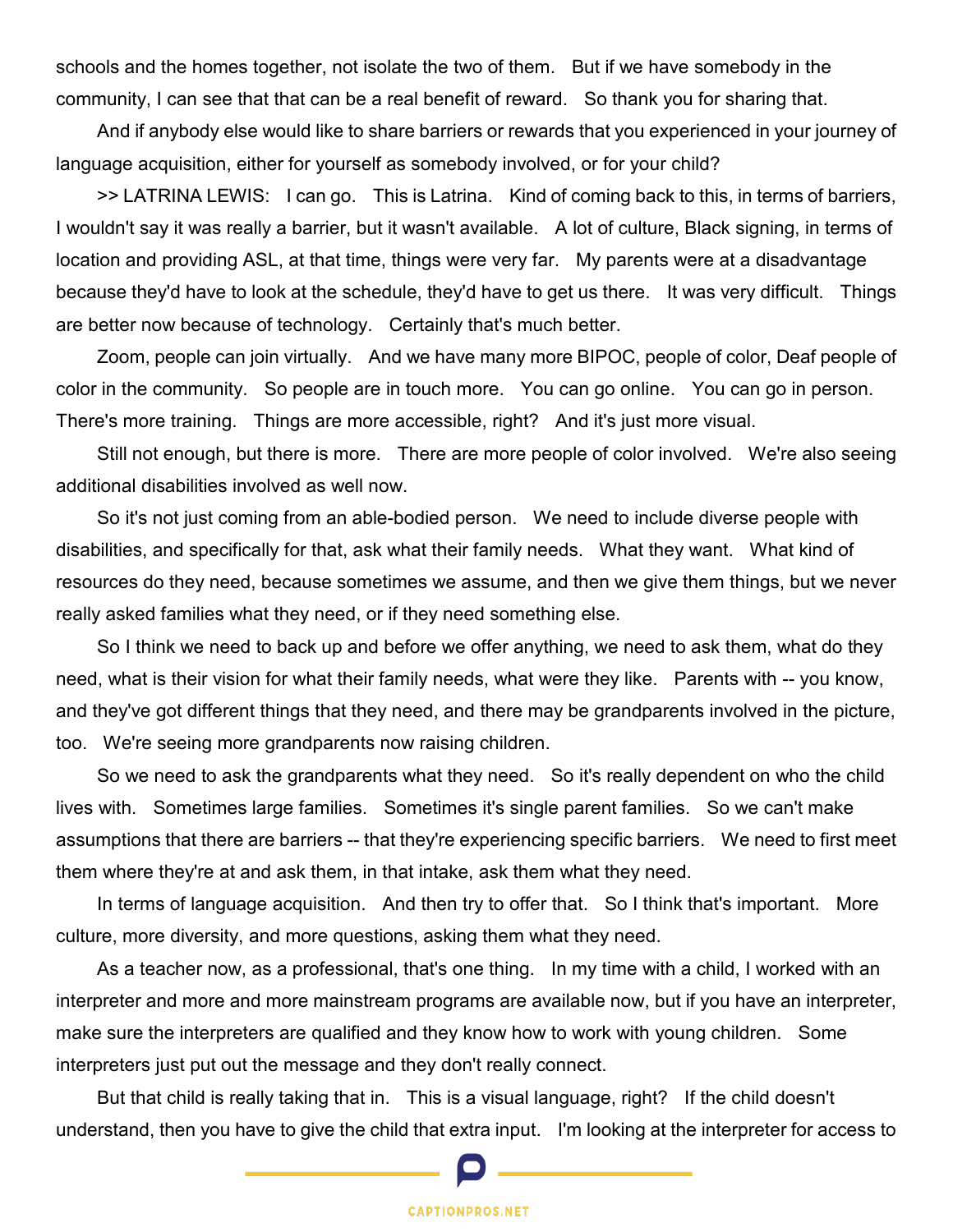communication and learning, and often that piece is missing.

 When I think about myself as a child, there was one interpreter who would spell the word. Had to spell the word "exercise." Exercise, exercise. And asked what exercise looks like. I think that that's important, putting that out there.

 But a lot of times, they don't understand what exercise is. It wasn't exercise like physical exercise. It was exercise like a practice or a training. So interpreters have to have access, have to know the context, and know the multiple meanings of the words and give the correct information to children. So I'd say more accessibility, more early intervention, meeting the families where they are, and we're improving that, little by little, but we always need to improve more.

 >> TAWNY HOLMES HLIBOK: Great, thank you. I really appreciated your point about the resources and being mindful of multiculturalism and the needs of the family first, and not overlooking those needs, particularly if you have a student that's Deaf plus or additional perspectives as well.

 You also had a good point about quality of interpreters is an important component of language acquisition. We often think of teachers and students and schools and families, but we do need to incorporate that perspective related to qualified interpreters as well. So thank you very much.

Kellie, is there any other considerations you'd like to add about barriers and rewards?

 >> KELLIE MENDOZA: So, I've already mentioned that, you know, the very first barrier that we experienced was the language deprivation until age 2, and that was because of just not having that recognition of her hearing level.

 The second barrier would be, you know, access to schools. I really, really want to send Ruby to the Phoenix Day School For the Deaf, but I just can't justify creating that extra risk of that far drive, especially when it's during that rush hour twice a day on the interstate. It's really worrisome for me. So I guess that's my main barrier focus.

 My personal experience with, like, reward has just been my own connection with the Deaf community and seeking out, like, a Deaf mentor. Mentor. Sorry. And the Deaf mentor was amazing. I wish we could have, you know, had that experience in-person, but because of COVID, unfortunately, that was not like in our favor.

I'm just -- I don't feel like I have a lot to offer as far as input. Yeah.

 >> TAWNY HOLMES HLIBOK: No, that's totally fine. Your daughter is still so young, so her journey has only just begun. But it's wonderful to think about the rewards that will be coming ahead.

 So now you seem to have a network and community support, which is terrific. Colin, you wanted to add?

 >> COLIN DENNY: Yeah, I'd like to add one more thing, talking about what we need and what is important. One important part -- well, just thinking how to say that. I guess it's a need. But often we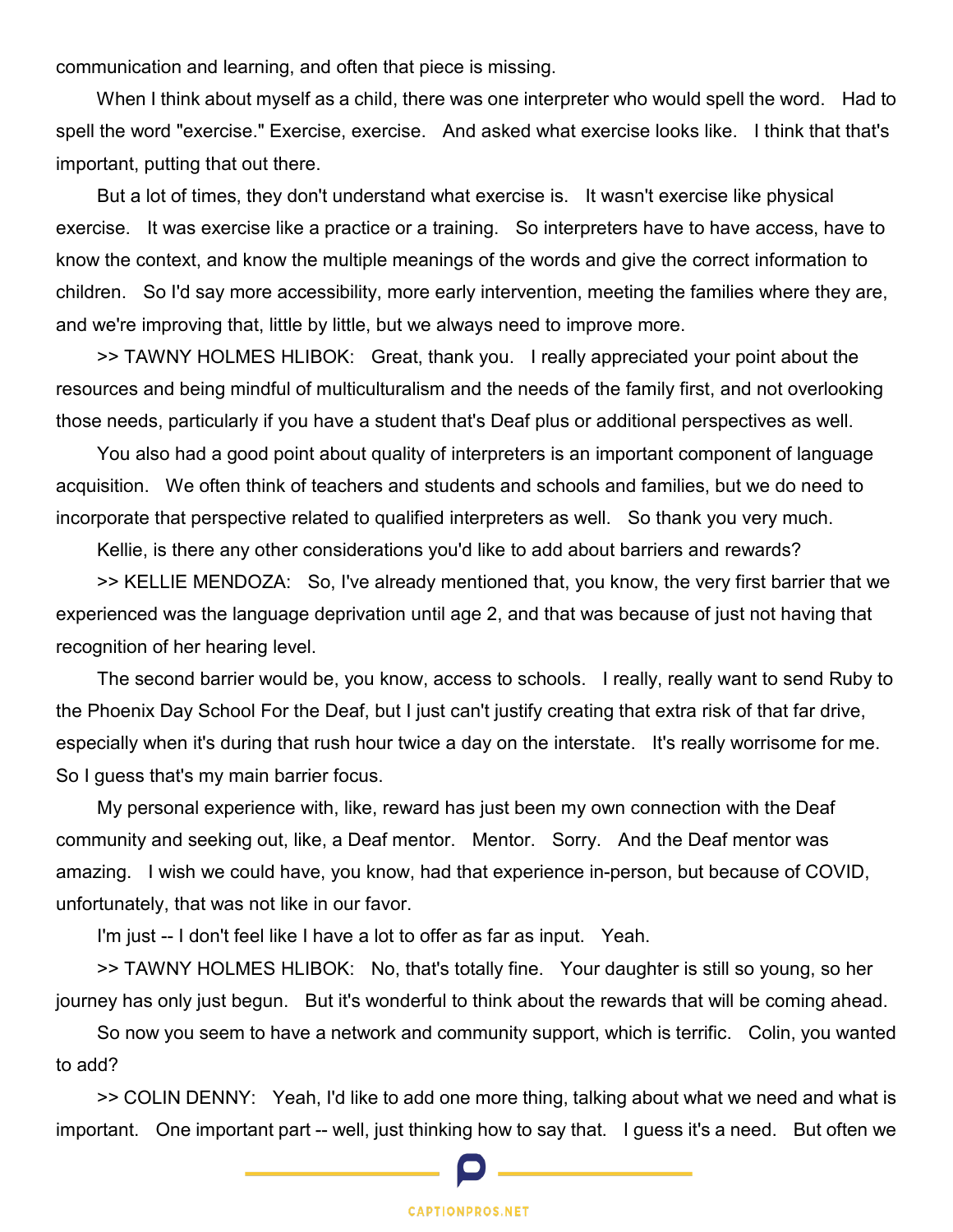don't acknowledge what people need. You know, sometimes we just go forward with what we're doing.

We have to think about things. You know, especially in the indigenous communities. A lot of the times, they don't have Internet in their home. Schools have it, and that's great. They have online access that they can provide there. But that's a problem, and it's a conflict. So they have it at school, but they don't have it at home. So that can be a barrier, because it's missing. Not having access to the Internet, while other people do have access to the Internet.

 And that's another reason, right, is when you think about -- you know, you send them videos, we make videos, and we say, you have to, you know, watch this video, I'm going to send this video to you, but they don't have access to the Internet. They can't look at it.

 So we have -- I mean, there's always an opportunity to learn every day in how we approach them, and you're right. You know, Kellie, your daughter is young. You're just starting to learn. You're off to a great start, really.

 >> KELLIE MENDOZA: Thank you. I wanted to share, like, I did do my own personal like research project where I was calling around to like all the different preschool programs in the area, and even like going as far as like Gilbert, and I was asking if any of the programs offer an ASL inclusive curriculum, and what I found was that some of them said, oh, yeah, we teach babies sign. I was like, okay. No.

 I mean, like, a language inclusive. So English alongside of signing. Like, do you have that? And I did find many programs that offered a Spanish and English curriculum for preschool. And none that offered the same thing for signing for Deaf children.

 So it was interesting to me, I went online and I looked up, you know, how many preschools do we have in Arizona? And there was over 2,000 state license preschools.

 And out of that 2,000, I -- like my daughter has access to only two that are language inclusive. And that's just my daughter. Like, Colin mentioned that there's other communities who have no access, like, at all. So, it's just deeply, like, troubling for me to see that we have a community of more than 1 million Deaf and Hard of Hearing in the state of Arizona, and only two school options.

 Like for the entire state. That being the biggest barrier, like, if my daughter wants to go to school, she needs an interpreter. She needs to work harder than everyone else in her class, and even still, when she goes to the playground or the cafeteria, she's still isolated, she's still the only one that can't connect or socialize.

 I don't understand that. It's very frustrating for me as a parent to see -- you know, we go to, like, the parks and kids will approach her, and they want to play, and they don't understand, you know, why she's not talking back to them. I just want to see more Deaf awareness in every community.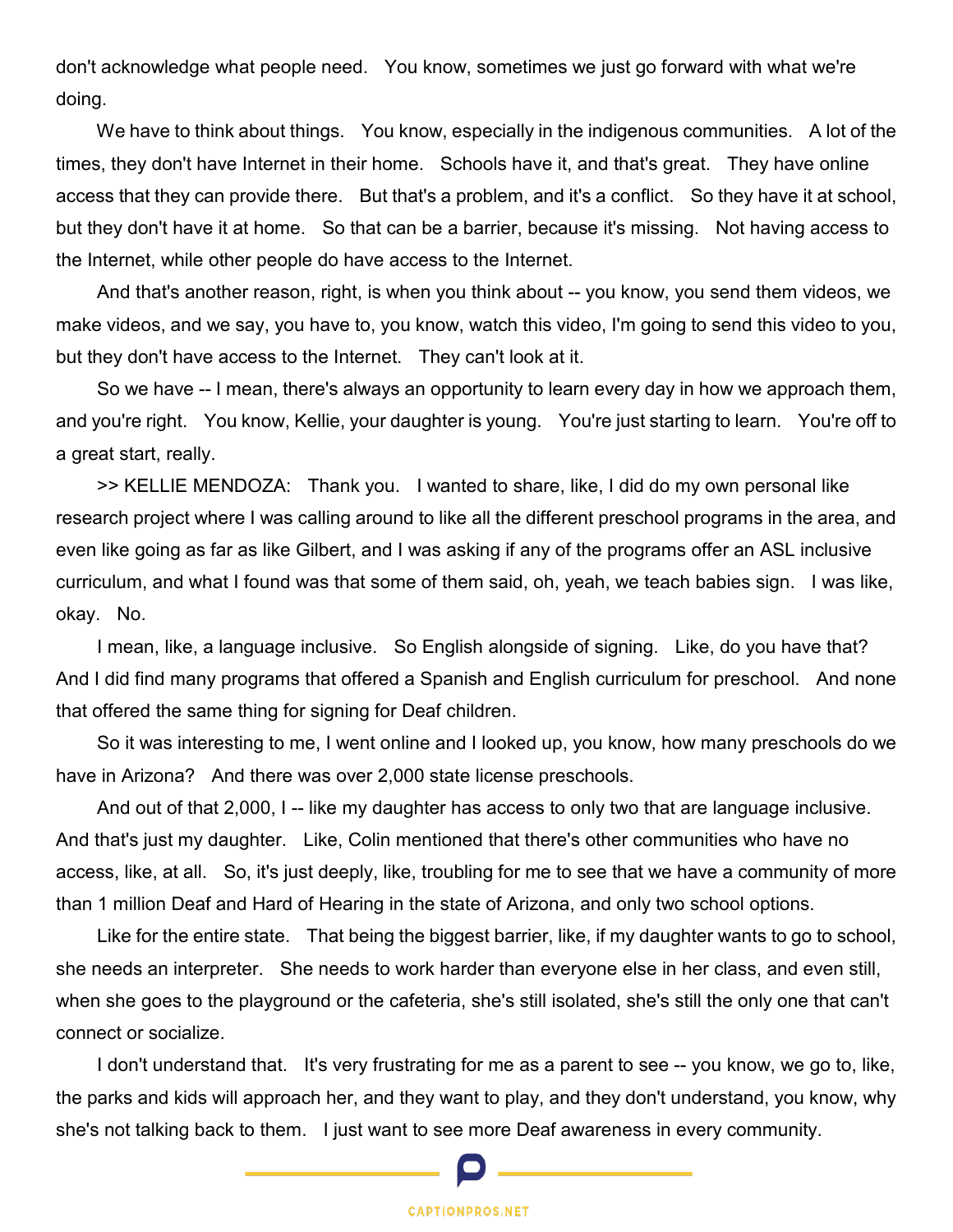>> TAWNY HOLMES HLIBOK: That's a really good point you raise, because often, we only think of maybe one or two resources as being available in the state, and that doesn't always work for people that are living in farther or more rural areas in the state. So we definitely have to look into local collaborations and education and awareness as well as cultural sensitivity to make sure that everyone is prepared from various backgrounds to be able to participate in an inclusive educational environment.

 So, you know, of course that means language, but not only American Sign Language. So there's definitely other perspectives there.

 I did want to ask two more questions briefly. When we consider the diverse population in the state of Arizona, and based on your experience, what are some things that the task force should consider related to language acquisition in the community?

 And I know Latrina talked about a number of cultural resources and people of color, so perhaps you could expand a little bit more on what that would look like.

[No audio]

 >> LATRINA LEWIS: When you think about all the families that are out there and the different families that we have when we go to meet them, you know, we talk to them about -- we gather this information, then we meet with an early childhood expert, right?

 And then we're looking at things, and at the same time, we can ask if they know anyone, and I can ask around and look for resources. If there are things that are missing, you know, we can assume that -- we can't necessarily assume that one thing is going to be correct. But we can ask, maybe also from outside of Arizona, we don't necessarily have to focus in Arizona.

 I mean, Arizona really doesn't have a lot. There's not a huge Black community here in Arizona. It's pretty small. It's not very large. We're seeing Black Deaf children moving in, moving from other places, either military, or people are moving for jobs.

 And so we have to think about their community. Where is their community and where are we going to get Black adults, for example, to help them.

 So we have to really build a network. We have to find mentors and tutors and other people that they can relate to, and they can say, hey, you know, this is similar, we're both Black, we're the same color, or we're talking about food, they can share food, if it's Jamaican food, or they can learn how to cook.

 So they can look up to someone and say, all right, you're cooking Jamaica food. What is that? Jerk chicken. What spices are you putting in there? That's different than American food, right?

 So cooking can be a great thing to use. For me, I'm from Texas. I do love my barbecue. I have to tell you, I love my barbecue. When I meet someone from the south, we can talk about that. We can talk about cooking. We can talk about Mac and cheese or corn or whatever it is, you know?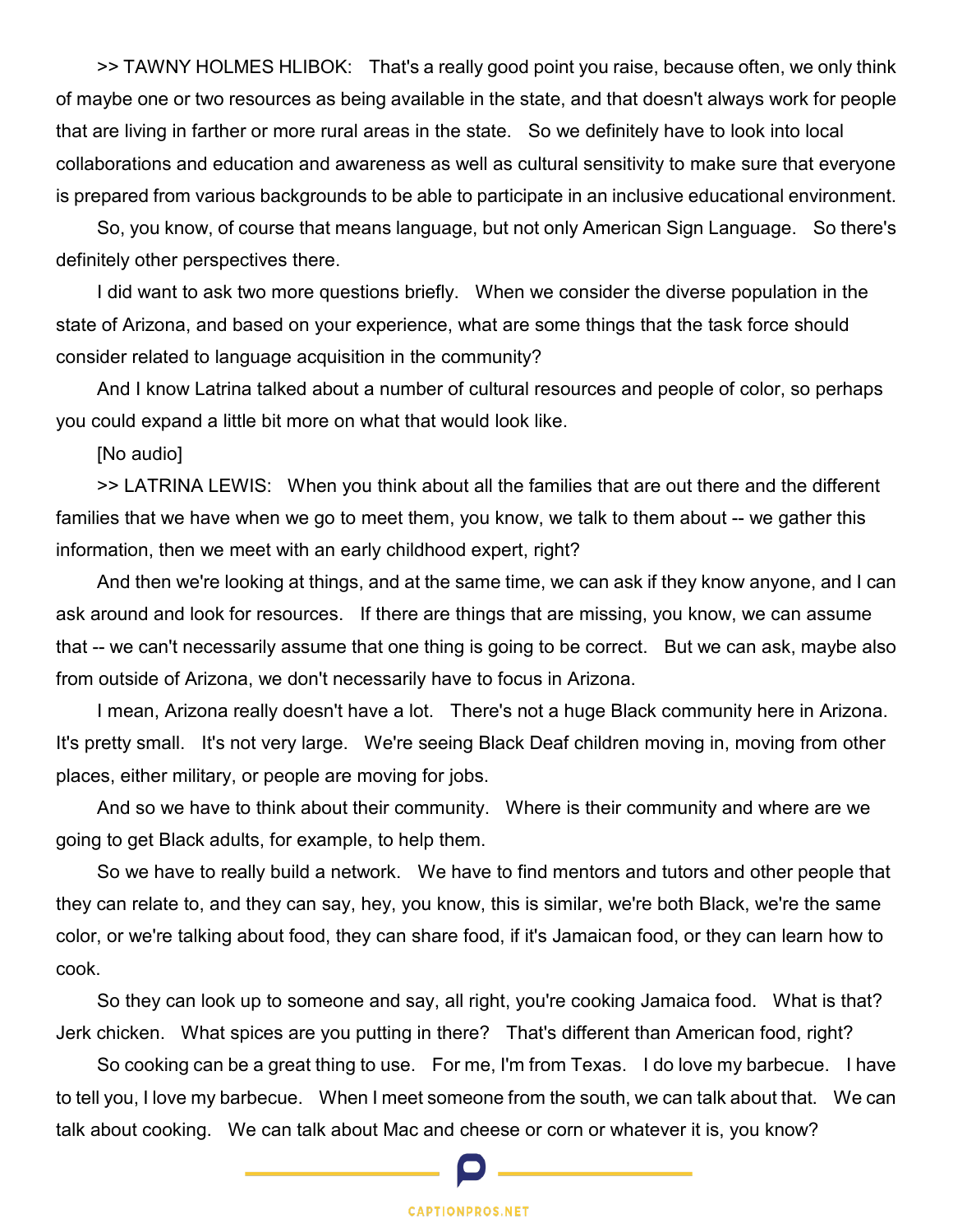And I think, you know, if you think about using Black sign language and what that looks like, it's a little bit different, and it also depends on the geographic location they're from.

 But be curious. Expose thing to things. I've made a separate video for BIPOC with BSL. To show what that looks like. I can bring that in to families and show them. It's a short 40-minute video. But BSL, you can really go to town with that. But I choose some fine facts from it that the students might enjoy learning.

 So there's a lot that we can do really to engage them. And then also, just generally, you're talking about DEI. Diversity, equity, and inclusion, right? The first thing, A, is accessibility. DEIA is what it should be, because it needs to be accessible for anybody, whether we have CART there, some people prefer sign language, some people prefer ASL, some people prefer CDI in there, so they have a Deaf interpreter.

 You know, some people prefer, if it's a defer blind individual, they want to have tactile sign language or pro-tactile sign language. Whatever it is, we have to be mindful of these things. We have to ask each individual what they prefer and what they need.

 And then, thinking about Kellie -- oh, you want me to back up. Black American Sign Language. BASL. Sorry. And we can talk more about that later, if you want.

 But, again, just to back up, Kellie, you're saying about living so far. We do wish that every area of the state had a school, had teachers there. Sometimes I wish I could split myself in half, or into parts, so I could go and teach in each of these locations. I would love to do that.

 But, you know, Arizona is a big state. I'm in the classroom teaching, but sometimes I wish I could get out there. And I wish all the children could move here, because we have dorms here in Tucson. The parents can come any way. It's really nice in that way. But we do have available resources.

 One thing to consider is should we have dorms in other areas of the state? Thinking about having access in those different areas. It's something to consider.

 >> TAWNY HOLMES HLIBOK: Thank you for that. I want to emphasize you talked about inviting more professionals who are also BIPOC individuals who can share their experience and identity with children in that same population.

Anything else you'd like to add? Colin.

 >> COLIN DENNY: Yeah, this is a big topic. I've been thinking about this. Like Deaf mentors, Deaf teachers, ASL teachers. Any specialist out there working -- you know, Deaf people doing the work instead of hearing people doing the work. Hearing people are learning their student's language. In that question about the parents refusing to send their kids to the school for the Deaf, or refusing to learn.

And why don't they take classes there in that school district? Why don't they set up classes there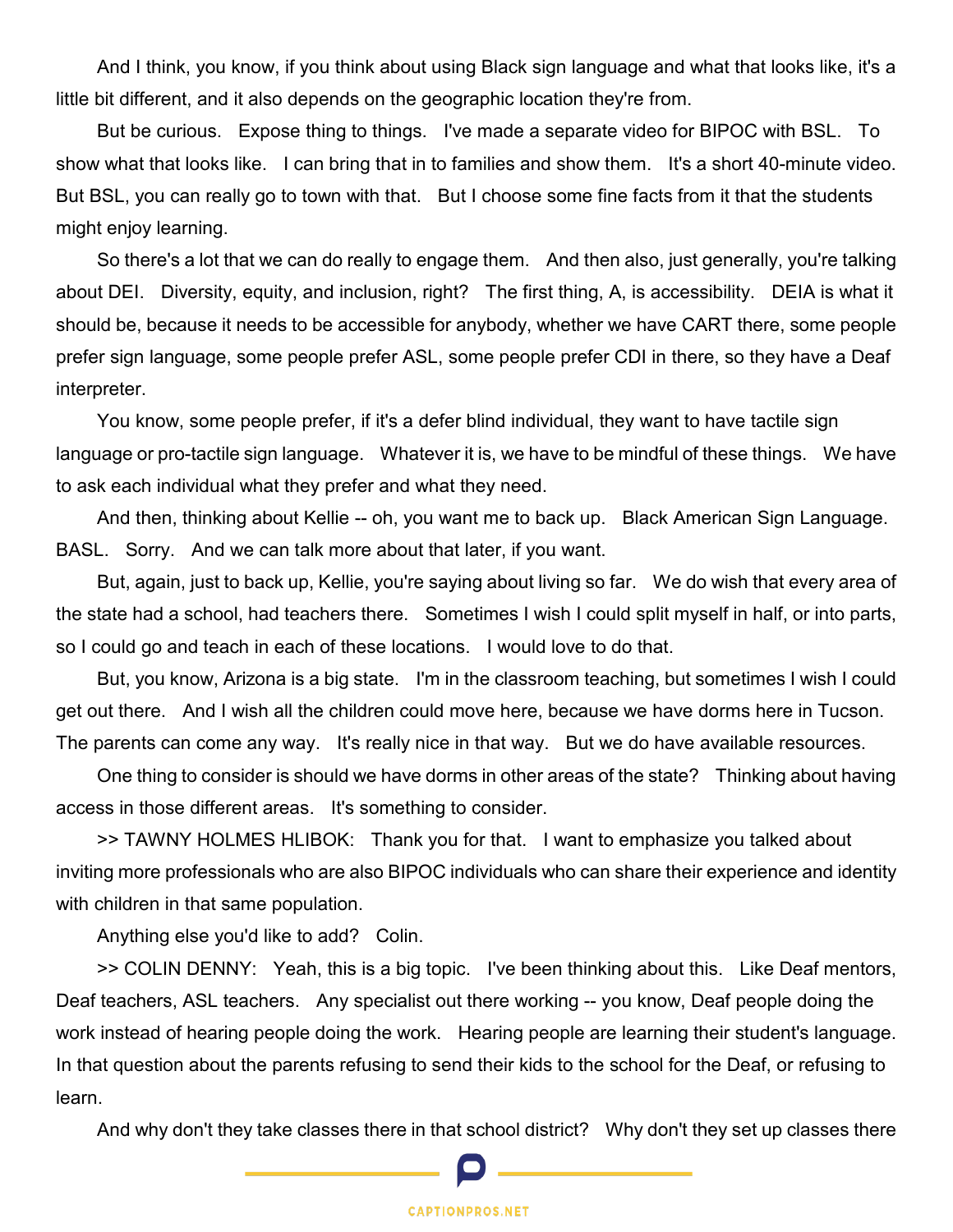in that school district to learn there. And provide more of that. Instead of having to go to the school for the Deaf.

Why don't they provide it in their home area? I think that's an important part of language acquisition for them, is exposure and learning, interacting with them on the daily. So that if they're there, then they can see it. But if it's not there, there's that disconnect. They need to have more connection with their children. We need to establish more ASL classes.

 Virtual doesn't always work, because it just doesn't always work. We need to have something there in person. We need to have a team that can come up with some creative ideas to help them. I think that's a key factor.

 One thing I can think of is that when I think about Maslow's hierarchy, the needs, it's important to talk -- to look at the needs. If they don't have food, we need to take care of those basic needs first. Those are the things they're thinking about. They're screaming for help. How do we help them? I mean, it's fine. Maybe that will increase their motivation, if we're there for them, and show them that we care for them and that we're providing what they need instead of leaving them on their own and feeling like they've been neglected or abandoned.

 >> TAWNY HOLMES HLIBOK: Yeah, we definitely need to make sure that families have their basic needs met first before they can move on to the additional needs in Maslow's hierarchy. But we do want to make sure that everybody is safe and has food and shelter at the very least, and sometimes we forget about that. We think about pushing them into programs to learn various things when they don't have their basic needs met.

 So I do -- I see those as a challenge, and see that we'd need to consider how to offer additional supports in that area. Sometimes it's a mental health related issue, or a financial crisis that a family is experiencing, or additional challenges that those families are faced with. So that's true. Thank you for mentioning that.

And then Kellie, was there anything that you wanted to add on that?

 >> KELLIE MENDOZA: Yeah, so, again, just to repeat what I've already said. My focus as far as diversity would be cost. Cost for getting to the schools, cost for going to the programs and the services that are offered. You know, I guess my, like -- my main focus is cost to the families.

 I do have some questions that I don't quite understand. There seems to be this huge gap between the medical professionals and, like, all of us.

 When a child is first diagnosed with, you know, hearing loss, they're first sent to doctors and technology. And I don't understand why -- for example, if I hadn't have gone and sought out those services myself, the first place I would have been directed to is special ed. My daughter's not special ed. She's just not. Sorry, she's Deaf. And she needs Deaf community and Deaf support.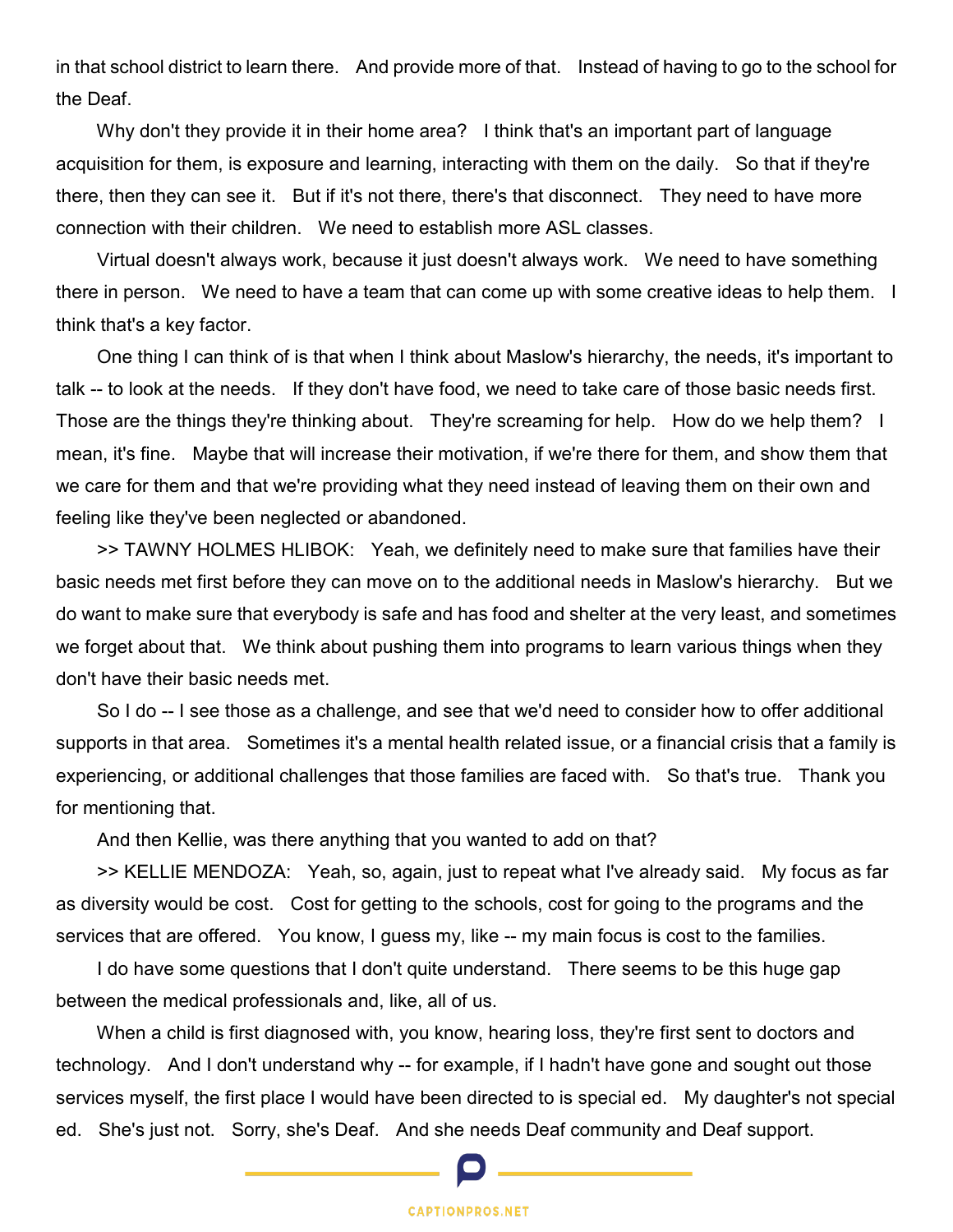So, another issue being that -- I'm a big believer that we need to be supporting laws that mandate hearing tests birth to 3, so that we can immediately connect those kids to the Deaf community and Deaf support services.

 I personally believe that we need to, as a State, we need to offer incentives to teachers who are going to college to become teachers to learn sign and offer a curriculum in their classrooms when they're teaching English, alongside signing, so that every school has at least one classroom that is language inclusive.

 For example, I don't understand why an English teacher can't say, okay, stop. Voices off. The next 15 minutes of class are signing only. I don't understand that. We spend, what, 12 or 13 years of school raising children to learn English. 13 years. And you can't give us K-6 to also offer sign?

 So, I think that comes with cost, because we need teachers, and we need them to want to teach, and we need them to get benefits. So I think we should be motivating pay incentives for teachers to learn sign in their college courses and offer that curriculum to their students, and just really like push that in schools.

 So that's just one thing, focusing on the diversity topic would be cost. Like we said, we personally have one car. We have two or three jobs between the two of us and four, truthfully. So cost is a big considering factor. For me. Inclusion in education, and in the medical field. I don't want -- Colin, actually, he mentioned something about parents that refuse to sign.

 And yeah, that is true. But personally, I've seen many parents that have no idea, they're completely clueless that there are signing resources out there, that there's Deaf support out there. And that's because they're first sent to doctors. And it's just, like, nonsense.

 So I think we need to find a way to connect doctors and education to Arizona Commission for the Deaf and Hard of Hearing so that we're starting here, start right here with this group of people. For Deaf children.

 >> COLIN DENNY: I'd like to speak to that. Kellie, you brought up -- like colleges providing courses in their curriculum. I think most special education programs should include ASL, not just basic ASL. But more exposure, increased exposure, so that we have -- because we have so many students all over America, right?

 It's not just an issue in Arizona. There are many areas in the country that are rural and out there. If people can learn it, in their special ed curriculum, if they could learn ASL, and then, you know, they could know -- they could do it for their own pleasure, or they could minor in it, or whatever. But I agree with you that it should be part of a curriculum.

 >> TAWNY HOLMES HLIBOK: I think that's a great example of how diversity can mean a number of things. It's not just race or ethnicity. It could be origin. It could be gender. It could be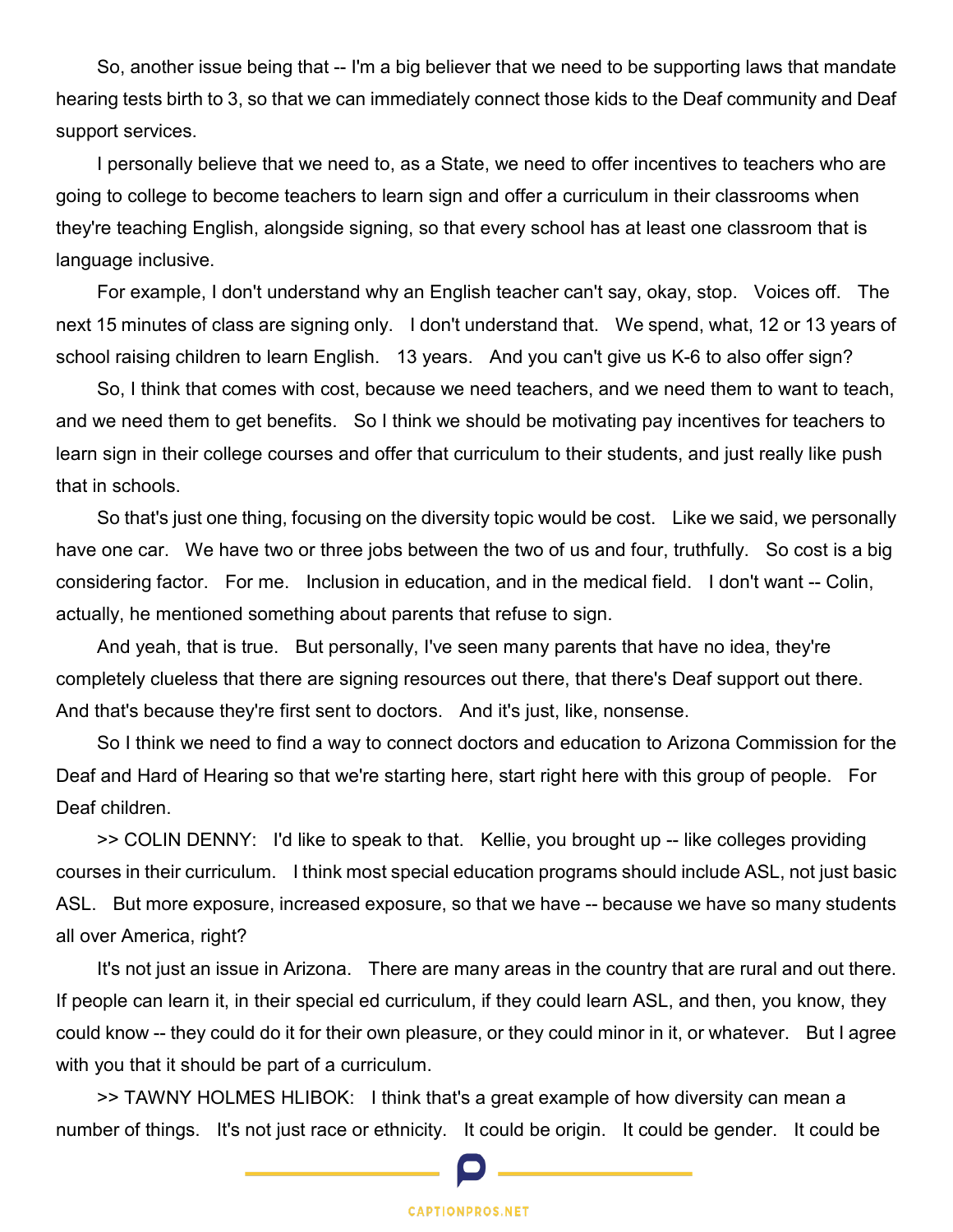financial, socioeconomic status. A Deaf person who might have additional disabilities or whether or not they are in a signing inclusive environment or another environment, it's a number of things.

 Our panel has run out of time, but I would like to see if there are one or two burning questions from the task force that they'd like to ask, they can send it in the chat, or turn their video on to ask their question. So, if any members of the task force would like to ask one or two questions to wrap up this panel portion?

 There was some feedback for Kellie, well, and for everyone, suggesting comments in the chat as well. So if anybody would like to review those in the chat for additional resources, we can provide that in the chat as well.

 Any burning questions from the task force? All right. Maybe they're processing the information and digesting what you've shared. I appreciate your time today. It's been a lot of information. I've taken a number of notes, things to think about and consider as we continue this work from the medical perspective journey as well as from a late deafened perspective, and for those who move into the state and the diverse populations that we've discussed.

So thank you, you three, so much for joining us today.

>> COLIN DENNY: Thank you for having us. Thank you.

 >> TAWNY HOLMES HLIBOK: And I see a number of comments from individuals thanking you as well.

 I see another resource that has been shared and a website for world languages that you all can refer to as well. Thank you for sharing the resource. Some really great resources in the chat. Thank you for that.

All right. Well, thank you three, and you all can take care.

>> COLIN DENNY: All right. Bye-bye.

 Wonderful. Wow. What a great panel. I didn't realize the number of perspectives, and I had to remind myself that we can't just consider a Deaf person. We have to consider all of the various components of their identity. And I didn't realize that Colin was identified later in life as 12 1/2, and Kellie -- and there was the Hard of Hearing Deaf identity mixture, and then Latrina shared that she was born in Dallas, and then moved to Arizona, and has been here since.

 So it's really nice to see the other aspects of perspective as we consider various ideas and suggestions. So that was really nice. I'm hoping that we can process that information and try to include some of those recommendations as well.

 I think, if there are no questions or comments, general questions or comments that you would like to type in the chat, then we can move on to the next item in the agenda. But I will wait just a moment to allow you the opportunity.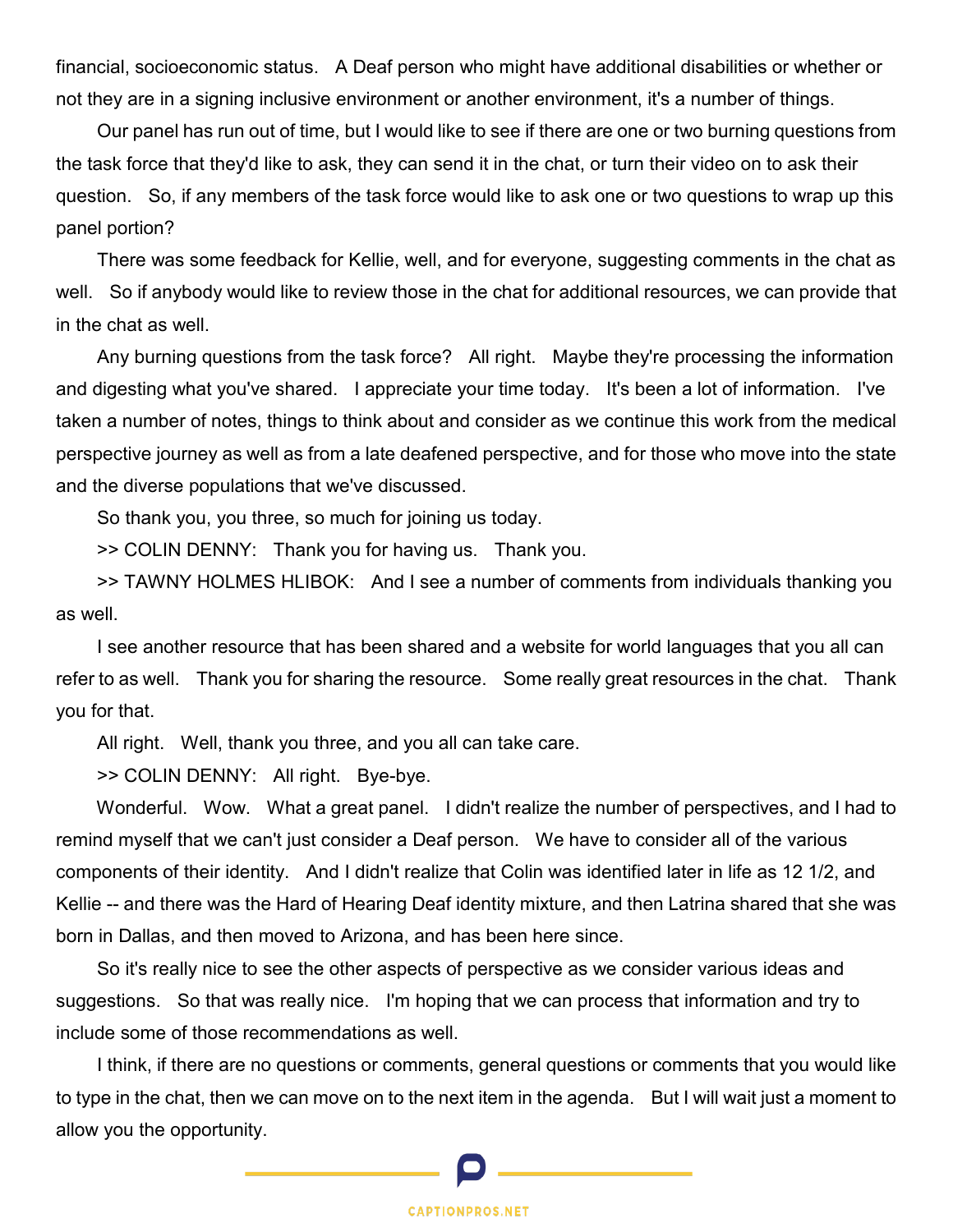Okay. I think we're ready to move right along with subcommittee updates. I will -- I'm on slide number 7 right now. So we are ready for those subcommittee updates. I'd like to see if someone from the assessment review committee is here to assist?

 >> JENNIFER SCARBORO: Hi, I'm Jennifer. So we met recently as a group, and we discussed the different states, what they are doing in other states, what they're using. We compared some states who have already made some decisions in terms of assessments that they're using. Some have identified -- there's a very limited number of assessments.

 For example, California has identified one for spoken English and one for ASL. But that's all. We thought that that might not be a good model for Arizona. We did look at some other states who had many different assessments. And we also thought that that might not be a good model for Arizona either. It would be too many.

 So we're trying to look at what would be an appropriate fit for us. Plus, there's the additional challenge of having birth through 21, and to be honest with you, many of us really did not know that that was the expectation. We did come in to this task force thinking that we were going to be focusing on birth through 5. Because that's what it has been.

>> TAWNY HOLMES HLIBOK: Wow.

 >> JENNIFER SCARBORO: And it was only recently that we learned that it was going to be birth through 21, which kind of threw us for a loop. We are trying to think about how we're going to focus on that large of an age range, though.

 So it is an addition to what we initially thought we would be doing. And many people involved are -- you know, frankly, their expertise is in that birth to 5 area. So to think beyond age 5 is a different story.

 So asking around and looking at other states, asking people in other states what they're doing for those older groups, beyond age 5, many are asking us the same question. Many of them don't know what to do as well. So that's a big challenge.

>> TAWNY HOLMES HLIBOK: Uh-huh, yeah.

 >> JENNIFER SCARBORO: Now, we did decide to focus on vocabulary. Vocabulary assessment. So we -- you know, we did finally make a decision. So that's our focus.

Christina Rivera volunteered to take the lead on the spoken language piece.

And then Karina Johnson is going to take the lead for the ASL piece. So that's the plan currently.

 We're adding our subcommittee meetings, and the regular meeting, plus we're having other meetings as well to discuss -- you know, smaller discussions, small group discussions to discuss other ideas. We're gathering information on other assessments. We're researching. Trying to find out what people know about different assessments.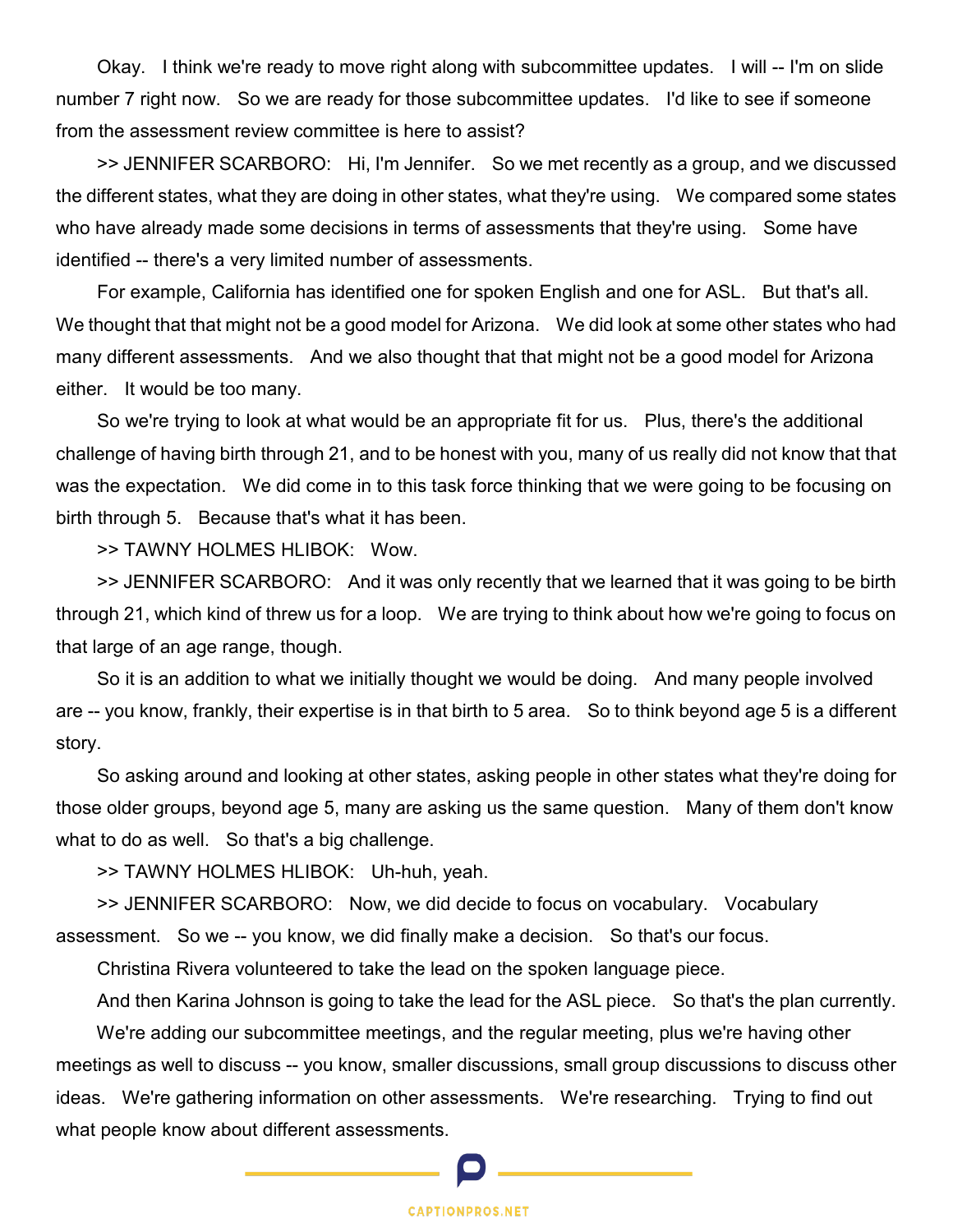Because, you know, we feel a little bit under the gun right now. We're feeling the pressure as to whether or not we're going to be ready for the June 8th meeting.

 I have to tell you, we're not quite sure about that. We just -- honestly, we're not feeling that we'll be prepared for that. So at this time of the year, it's -- kind of a bad year for many of us. Teachers. People working in academics. It's difficult right now. It's busy. There are final exams going on, graduations are going on, school for the Deaf is having its graduations.

 Everything is wrapping up. The school year is wrapping up. So anyway, it's been tough. So I have my fingers crossed that we'll be ready. I'm hopeful. But I'm also a little reluctant to tell you for sure that we will be ready.

 I just -- I feel that we might not be. Part of the challenge is that we are still unsure as to what our final product needs to be. Other than a list. We are envisioning that we'll have, you know, age gradations as we go along. Some attempts will be appropriate for different age groups. Different assessments for the next age group as the children get older.

 But is that it? Do we recommend who pays for the assessments? Do we make recommendations along those lines? And how will there -- how will the training happen for those assessments. Who will provide the assessments? Do we provide them? Do we do all of that? I mean, that is a whole nother list of recommendations to have done by June 8th.

 So, that's kind of the thing. We really don't know what the expectation is. And, you know, is it just the name of the assessment? Is that all you're asking of us? To just give you the name of the assessment? We may be able to do that by June 8th. But to do more than that, on each of the assessments and answer each of the questions that I just mentioned would be tough, because you're probably going to need all of that.

But I don't know that we'll be able to come that by June 8th.

 >> TAWNY HOLMES HLIBOK: I appreciate your honesty and being direct and clear about what some of the frustrations are in your report. I think that we can continue to communicate openly about some of the challenges and sometimes we open a can of worms, and we realize what's ahead.

 So, I think it's great that you're actually looking at other states. I think that is very impressive that you've had the opportunity to survey other states and do that research. I think we can use the resource that has been provided of the six different states that was shared previously. And then your concerns about what's ahead is something that we will look at.

We have the report template on slide 8, we'll be talking a little bit about that. But the goal is to share the findings basically in the spreadsheet and the subcommittee work and whatnot, related to ASL and spoken English.

And there will be two other components in addition to the shared findings, and that will be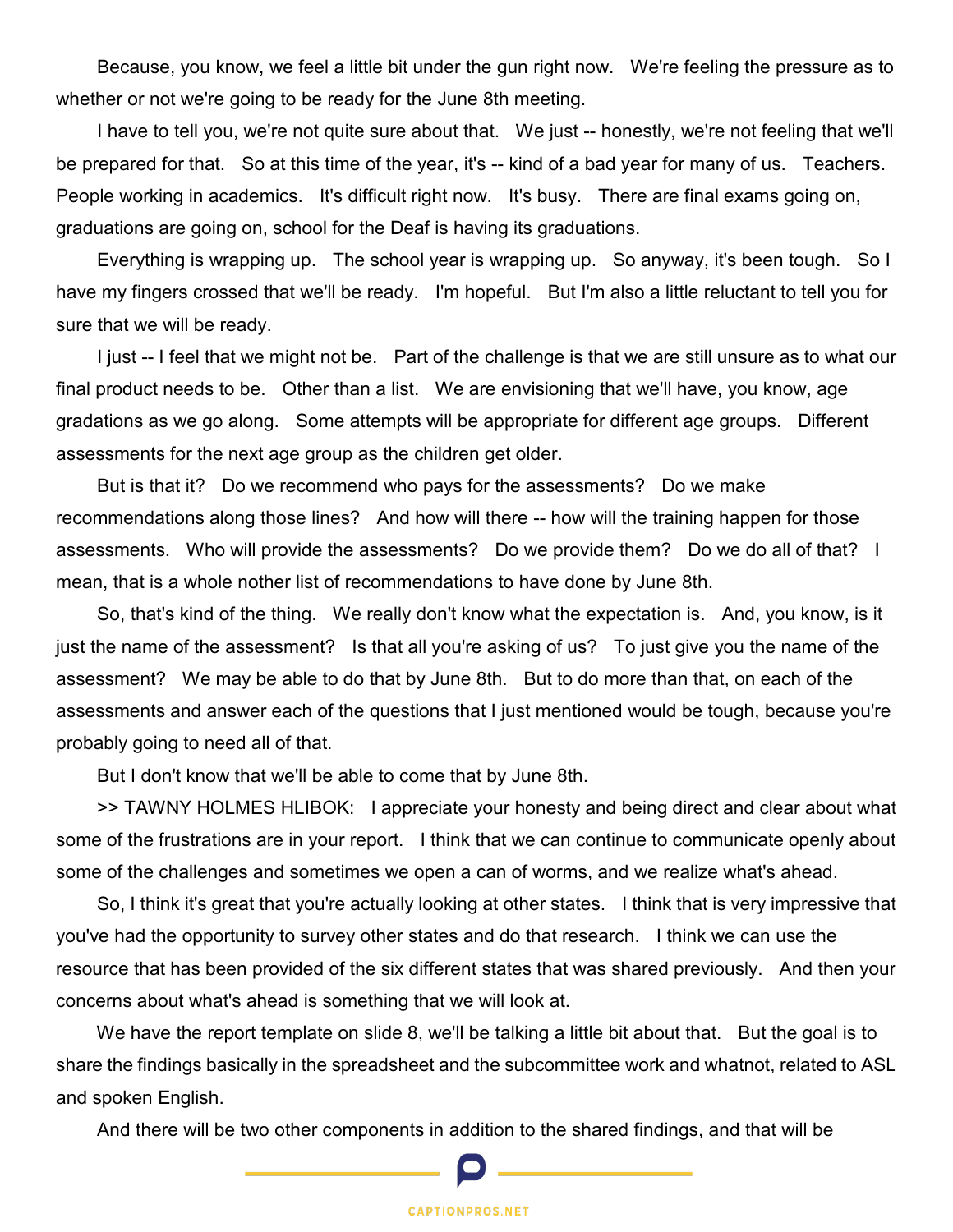challenges you've identified, which you mentioned some. And that might be that there are a number of different resources available in which to select, and the other thing might be the needs for training or financial needs or some of those other issues that you expressed so that we can talk about the challenges that we've identified so far, and not necessarily have to look so much into the challenges ahead.

 But as a part of that, you can look at the next component of the template, which would be the next steps. And that might be that there's much more work to be done. We have to look into who will provide the training or the funding or the assessments or whether or not we need to develop a new assessment.

 So I think that at that point, ACDHH and the state of Arizona, or maybe even the State legislator can do some of that work that we bring forward to them for those next steps.

 So at this point, we're basically focusing on recommendations and rationale for those recommendations in those three components of the template.

 So, you'll share your findings, which will probably be the bulk of that template, which is the work that you've already done. And then I realize that you didn't recognize -- or didn't know this entire scope of the work. So that might be an area where you can talk about how you didn't have time to focus on those older ages.

 And that might be a need for further work is additional research on the ages beyond age 5. So I'm comfortable with that, and I am hoping that that will give you a picture that you're a little bit more comfortable with as well.

 I just want to make sure that if there are any other questions, comments, or anything from other task force members that we open it up at this time. Okay, seems there are none. Thank you, Dr. Scarboro, for your committee work that you've shared with us.

And the next is the demographics and data committee. Great. Kendra.

 >> KENDRA BENEDICT: Hi. Jennifer and I work very closely together as well as Michael Olivier, who is on this meeting with us. So some of what I might say will echo some of what Jennifer said.

 There have been a lot of frustrations. Our most recent subcommittee most recently met a week or two ago, and it only consisted of three of us. And one of those is Beca. And then me and Tricia Waddell, assistant principal. There just couldn't be a worse time, not only of the year, but in education right now, after two years of COVID, it is broken.

 And I can't tell you how many times Michael's had to shut down the preschool PDSD this year, because we didn't have enough staff to keep kids safe, let alone educate them.

So these were realities that, it's just what it is. And one of the things that we talked about when we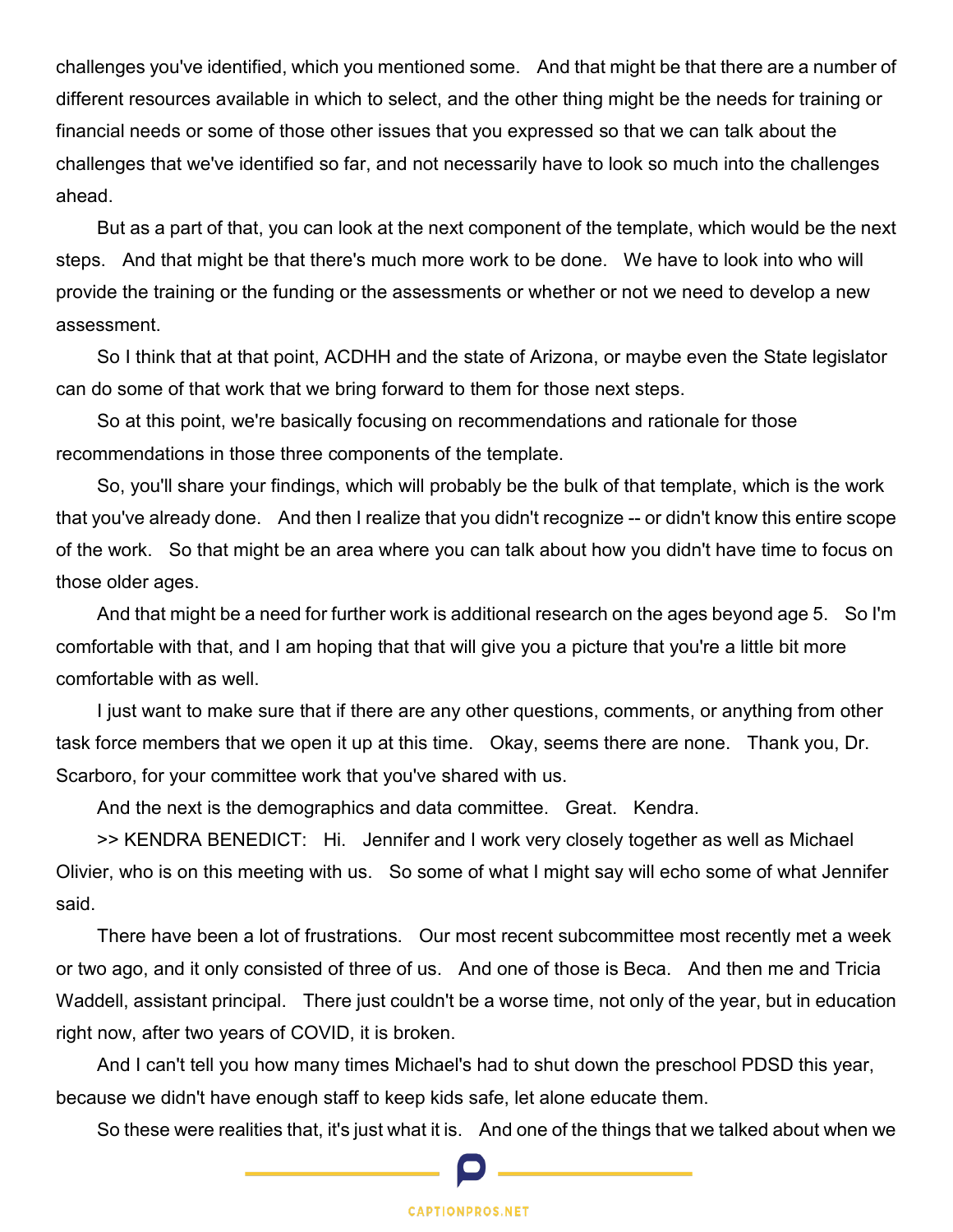met was, we all have a great amount of respect for this project. And it's not a small undertaking. I mean, it could be someone's dissertation research. And personally, I feel -- I really felt this listening to our panelists today.

 I feel like we already know all of this. As the individual who oversees the birth to -- all birth to 3, and preschool services for Deaf and Hard of Hearing in the state. I know every one of those things those people said, because we work with the families and they tell us.

 So we know those are the problem. We know what the problems are. I don't need to give you data to show it. We all know it. The research shows it. I remember when I was doing my master's in '94 and went back to do my doctorate in 2008, the research hadn't changed. There was more research, but it showed the same thing. I mean, other than small strides here and there in the field.

 But by and large, we know what the problem is. Let's spend this time that we're together fixing it. Doing it. Doing the work.

 The mom, you know, she lives in a rural area. That's my biggest concern. I can't manufacture Deaf people and put them out in rural areas so that children have exposure to native language users. Let's talk about the reality and what can we do. Because I do think there are solutions. Not perfect, but I do think have a lot of ideas. And my staff have a lot of ideas.

But we need support from outside of agency to bring these ideas to life and see if they'll work.

 So this is just kind of my personal plea. I know I might sound, like, I don't know, not as calm as I typically can be, but it's really -- it sits heavy on my heart. Because I look at my teachers struggling every day to try and provide the best evidence-based practices they can, and how do you do it in a rural area, how do you do it when you don't have any staff.

 While I understand now that we're going up to 21, I really think we've got to start with a hyperfocus on birth to 5. We all know that we learn more during those years than we do collectively the rest of our lives.

 And assigned classes -- you know, in elementary school and on up are great. Hearing children get to preschool having heard hundreds of thousands of voices, modeling perfectly intact language. Deaf kids, profoundly Deaf kids, rarely is that the case. So what are we going to do as a community of this field to address that, and can we, and how, and to what extent.

 Specifically with regard to the data that we've been talking about, that we could collect, again, we don't have it. We've identified the assessments. We've identified the data. We've identified possible resources for the data. We already know there's problems with the data. We already know there's problems with the validity. We do know that it's not easily accessible.

 We do feel that we should have one central repository for that data, and we're certain that other states have probably done that, so why recreate the wheel. Let's see how they've built those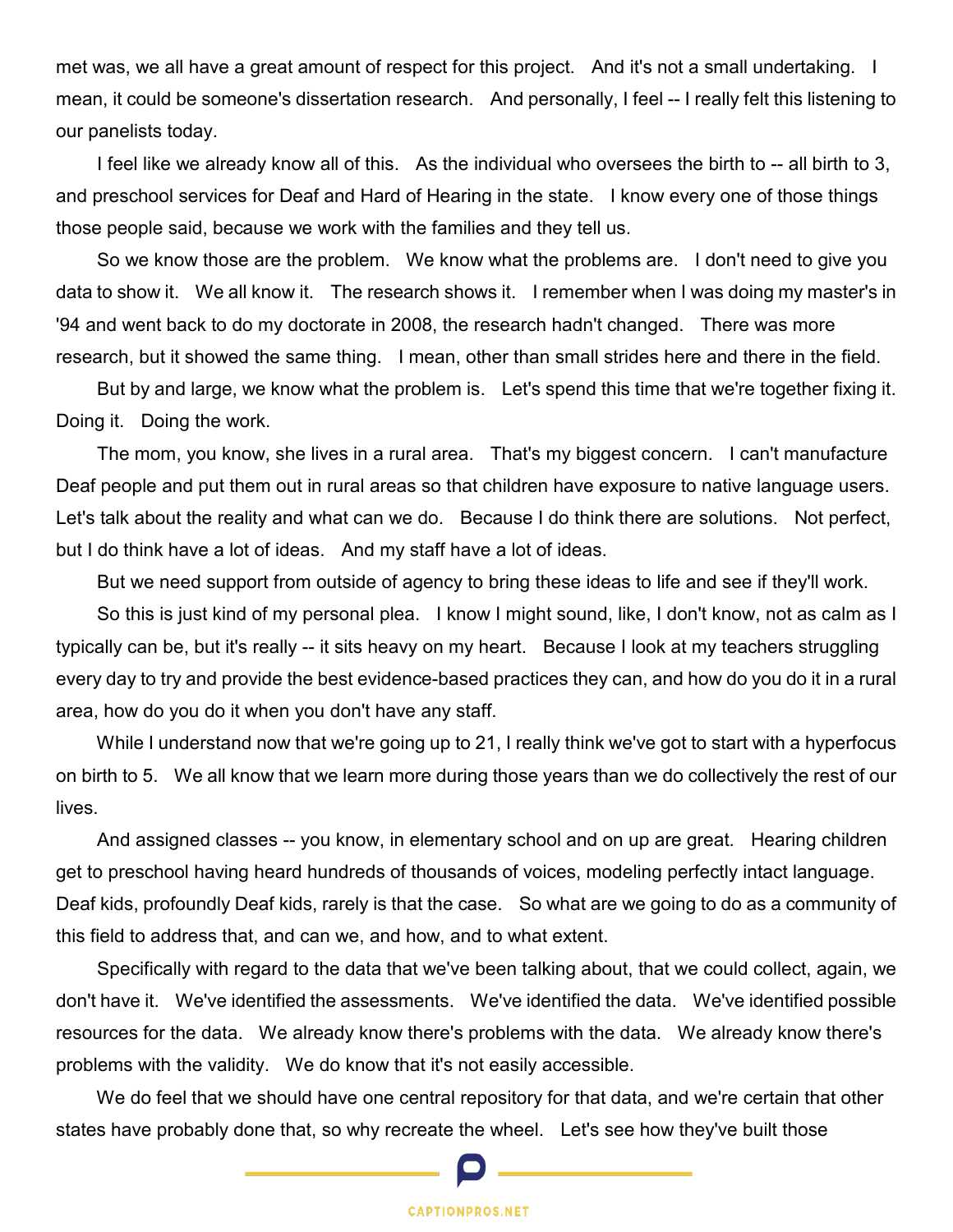repositories.

 So that was some of our conversation last week. I know it mirrors a lot of what Jennifer said. I know we are all invested in this work and we want to do it work and we want to spend our time wisely. So that's all.

 >> TAWNY HOLMES HLIBOK: Thank you, Kendra, for your honest views. They are so valuable. We've been in the field for so long. We know the issues, they've been identified and we feel a little bit stuck on how to make changes to what's happening.

 And this really is just scratching the surface of the whole process. We can't revamp everything in just this work. This will be the beginning of a lengthier journey. And that's where the recommendations will come into play. We can make recommendations on where we need to invest our time and efforts, and where we need to make improvements, where we need to establish a repository and make recommendations in that effort to have two or three people focused on comparing assessments or comparing the work of other states.

 And I think that that's fine. This is where our report will, as it's been assigned by the bill, is going to provide a snapshot of where we are, so that they can confirm what these people are going through on a daily basis. Based on this report.

 And we can show that to the legislature and say, yes, these are the challenges that we have, and these are the resources that need to happen. So, it's important that we identify the urgency in making these things happen by way of a unified report. And you had something you wanted to add?

 >> KENDRA BENEDICT: Yeah. So, Tawny, based on what Jennifer's told you so far that they have, what we have, is that sufficient for now? Like is that going to be the report? Or do we need to -- because we're, like, stressing about this. Like, what -- is that sufficient for now? Now we just put it in a report?

Or do we go out and collect all the data? Where are we?

 >> TAWNY HOLMES HLIBOK: No, no, no, no. Yeah, no, no, no. I agree. You can't do it all. You can stop looking and stop collecting data, and at this point, I think we need to look at the information we have and complete the report template so that you can share your recommendations for future work.

 I agree. It's not something that we need to resolve in this moment or gather additional information. I think the information that you've shared today, both of you, is already very valuable to provide a picture for those on the legislature to see the areas that need to be improved upon related to there bill, because they haven't had the opportunity to access this information prior to this.

 So I think both of your committees so far are on track, and you're doing wonderful work. >> KENDRA BENEDICT: Okay. That helps. I do hope I haven't come across as negative. I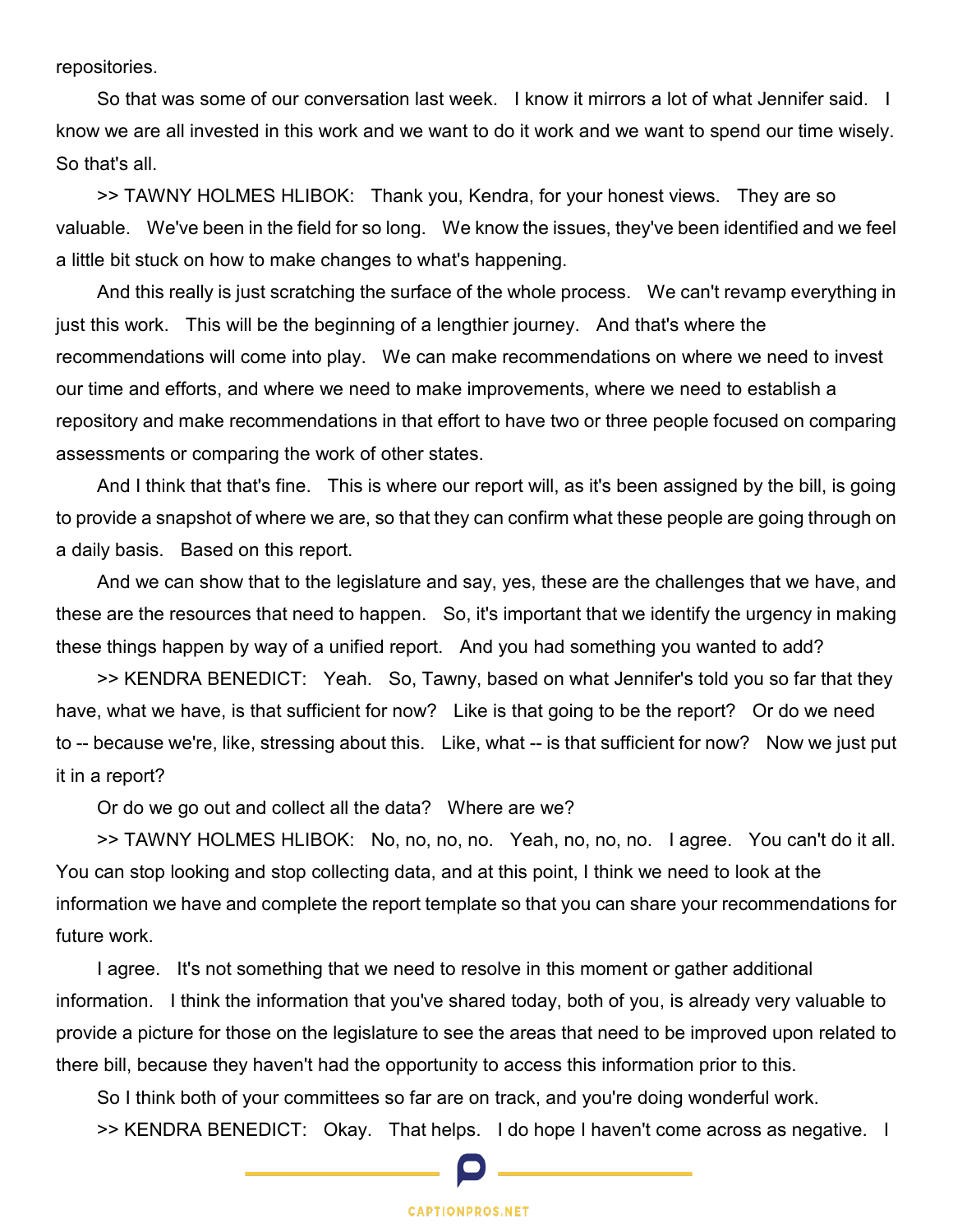realize I might sound that way. That's just from my own frustrations and having been in this for so long. And not being able to get to where we want to go.

So we're 100% onboard. We just want to utilize the expertise in this room and move forward.

 >> TAWNY HOLMES HLIBOK: I agree with that. I feel you. I feel frustrated as well. I feel like sometimes I can't sleep at night knowing that Deaf children and their families don't have complete access to services. So we are in this together.

 And again, this is just the beginning of our journey together. And the idea is that this report will spark accountability to make sure that these items become permanent record of what we are seeing, and the evidence that we are seeing at this point.

Thank you, Kendra, for sharing.

Any questions or comments from the entire task force?

 Okay, great. So our next committee is systemic connections. Mollie, would you like to share on that?

 >> MOLLIE HARDING: Hi. Good morning, everyone. I will also echo Kendra and Jennifer and Tawny. I also feel like I can't sleep at night, because I can't get audiology students to look at Deaf children from a perspective other than devices and from the medical lens.

 And so that is something that I work very hard on myself, and it causes me to lose sleep. So, that's where I'm at, too.

 In regard to our portion of the task force and our project on the systematic connections subcommittee, you know, we do have some positivity to report because it feels like we have found a little bit more of a clearer path forward as a group, and we're getting more -- we're getting better at working together.

 And we're having more productive meetings. So, you know, we do have some positivity to report there. Here's a little bit about where we've been. We reviewed current roadmaps and the agencies that are involved in the birth to 3 age range as well as the 3 to 5 age range. So we did -- we reviewed all of the agencies involved in services for a child from birth to 3 back in March, I believe.

 And then we did 3 to 5 back in April. And so we're going to be working on K-12 and beyond at our next meeting.

 So during the last task force meeting, I gained a lot of knowledge from all of you. So I'd like to take this time to bring to you what we found about the agencies involved in services for children from 3 to 5, and just make sure that we haven't missed anything.

 So, first of all, we have a couple of avenues for children who are 3 to 5 in receiving services. The first one is that they might not have even been identified with hearing loss yet. And if they are identified in the 3 to 5 age range, they're referred to their, you know, to audiology, as well as to medical providers,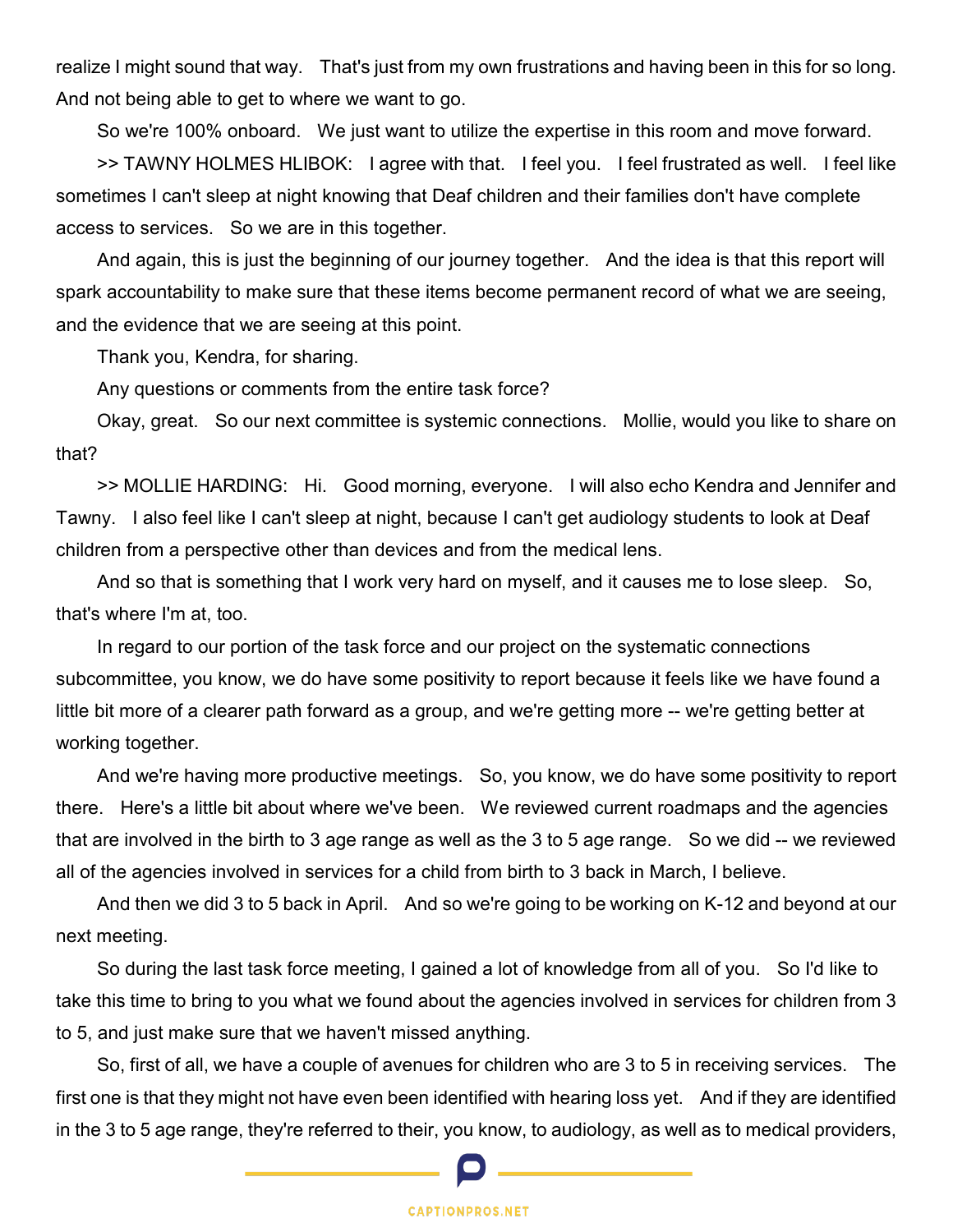but also to their local school district for comprehensive assessment.

 If they're already identified by age 3 and they're enrolled in AzEIP, they get a comprehensive transition from Part B to Part C -- I'm sorry, Part C to Part B. And that process is spearheaded by the Department of Education and the local education agencies. And so, the local school districts, of course, can compose the IEP, and they create the IEP team.

 And they choose where a child will receive services. That could be in childcare centers, in private preschools, or private preschools for children. Developmental preschools, Head Start programs, ASDB preschool in Phoenix and Tucson, and that could be no preschool at all, if the family feels they don't want to send their 3-year-old child to school.

 If that's the case, they can still receive developmental therapies like speech and occupational and physical therapies through their local school district.

We identified that the Deaf mentor programs are still available until the age of 5. And also raising special kids provides guidance in navigating the whole system and getting services through school.

 Previously, somebody mentioned in the last task force meeting things about first things first. I was a little unclear about what first things first can provide. If anyone has experience with that, would you pipe in here?

If not, my subcommittee can do a little bit more extra digging on that.

 >> SUZY PERRY: Hi, everybody. It's Suzy Perry. My understanding is that first things first sponsors quality first programming in childcare centers, existing childcare centers. And so they -- there could be funding for families to attend the program. But primarily, it's designed to ensure that there's quality in programs.

So they support practitioners to utilize, you know, high quality preschool practices.

 >> MOLLIE HARDING: Okay, Suzy. Do you have any ability to clarify for me what's the difference between First Things First and Quality First is?

 >> SUZY PERRY: My understanding is that Quality First is an initiative under First Things First, that the different regions can sponsor. And so the regions decide how they'll use their funds. And so if there's a big need for quality in preschool programs that are in their region, then they will offer that.

 But there's been such a big change about what's happening with the quality first initiative, that I'm not really sure, like, if that's actually happening currently. Or if it's the grandfathered in programs are participating in quality first sponsored by First Things First. I'm sorry I don't have more information than that.

I think that's the ballpark.

 >> MOLLIE HARDING: Okay. So my next question then is for Tawny, because it seems like there are a couple of agencies that provide funding for programs, but they don't necessarily provide the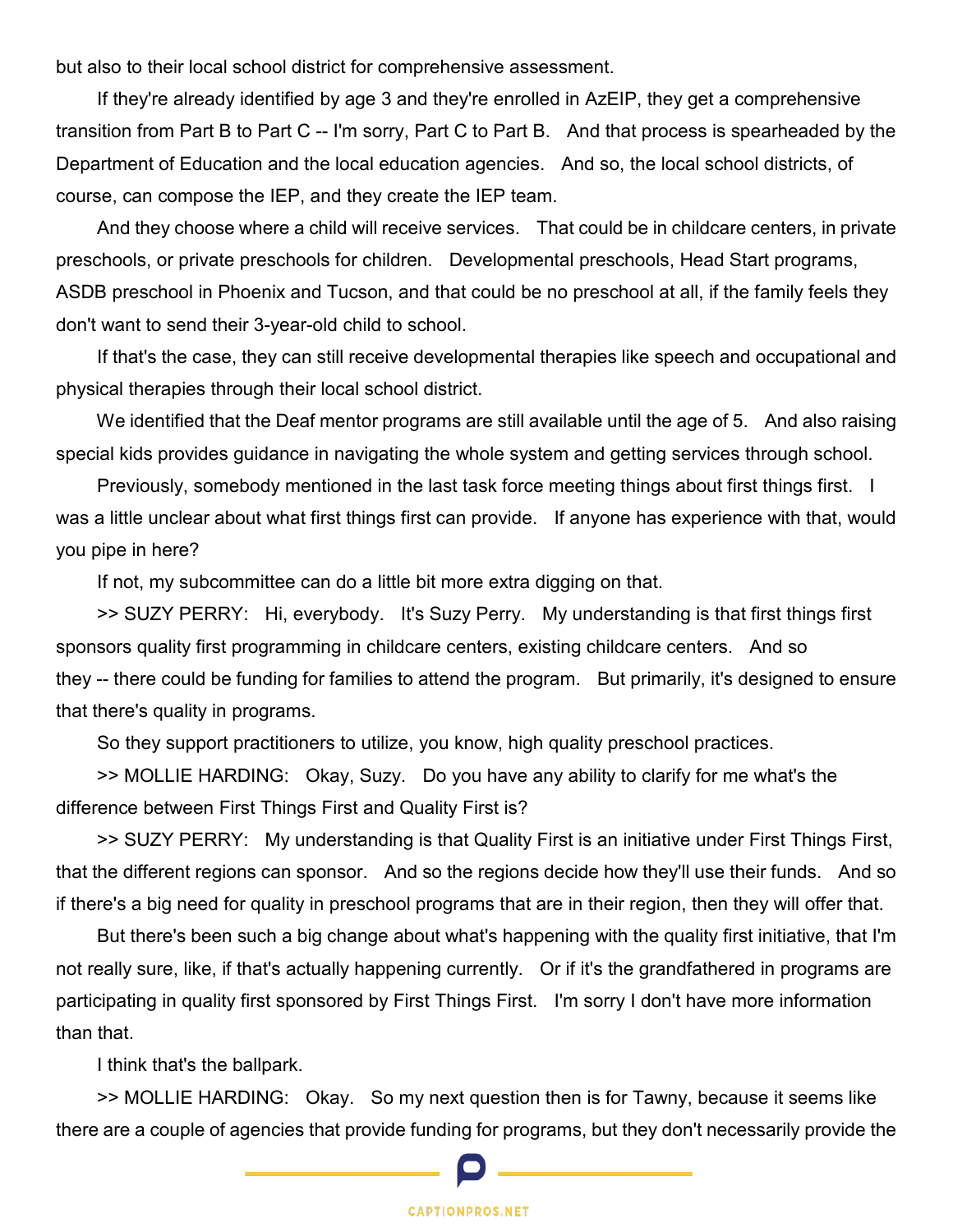services. So do we need to include these agencies that provide funds, or just the ones that provide services?

 >> TAWNY HOLMES HLIBOK: I would say focus on services as a priority, but if you want to make notes or put an asterisk that discusses some of those additional findings, that's okay. But you don't have to put that necessarily in the chart or the spreadsheet.

>> MOLLIE HARDING: Okay.

 So then we have one final agency that we identified that provides services, and that is the DDD. And children with hearing loss will qualify for that, only if they have additional disabilities like autism, cerebral palsy, or cognitive and intellectual disability.

 So does anyone have anything else to add about the three agencies that provide services in the 3 to 5 age range in Arizona?

>> SUZY PERRY: Can you say that again?

 >> MOLLIE HARDING: Yes. I asked if any of the members had any knowledge of other agencies that provide services in the 3 to 5 age range to Deaf or Hard of Hearing children in Arizona? Other than the ones I mentioned.

 >> SUZY PERRY: Well, when you asked about funding, it made me think about the funds that are available to childcare facilities who have children with disabilities attending them. So that they get extra funding to be able to support them.

So, it's sort of a small connection. And I was just going to try to get that information for you.

 >> MOLLIE HARDING: Thank you, Suzy. I think we have identified that. Is it called the ESA? >> SUZY PERRY: No.

>> MOLLIE HARDING: Okay.

 >> SUZY PERRY: ESA is through the Department of Education. Empowerment scholarship account. And that is available for families to take their -- if their child has an identified disability through the school district, that they would be able to access their state funds and use those as they see fit.

 >> MOLLIE HARDING: So you're talking about something else, a different funding opportunity. Okay, sure. I'd like to have more information on that.

 But otherwise, it seems like we have identified all the agencies that are involved in providing services. Our panel identified it seems like there certainly are some gaps.

Next month, we're going to be looking at -- in our meeting, I believe it's this month. We are going to identify the agencies involved for children in school, K-12 and beyond.

>> TAWNY HOLMES HLIBOK: Great. Thank you so much for sharing your progress, Mollie.

I would also like to see 504 and the ADA can be mentioned in services, other than the IEP,

because I know that there's a nationwide trend that more Deaf and Hard of Hearing children are being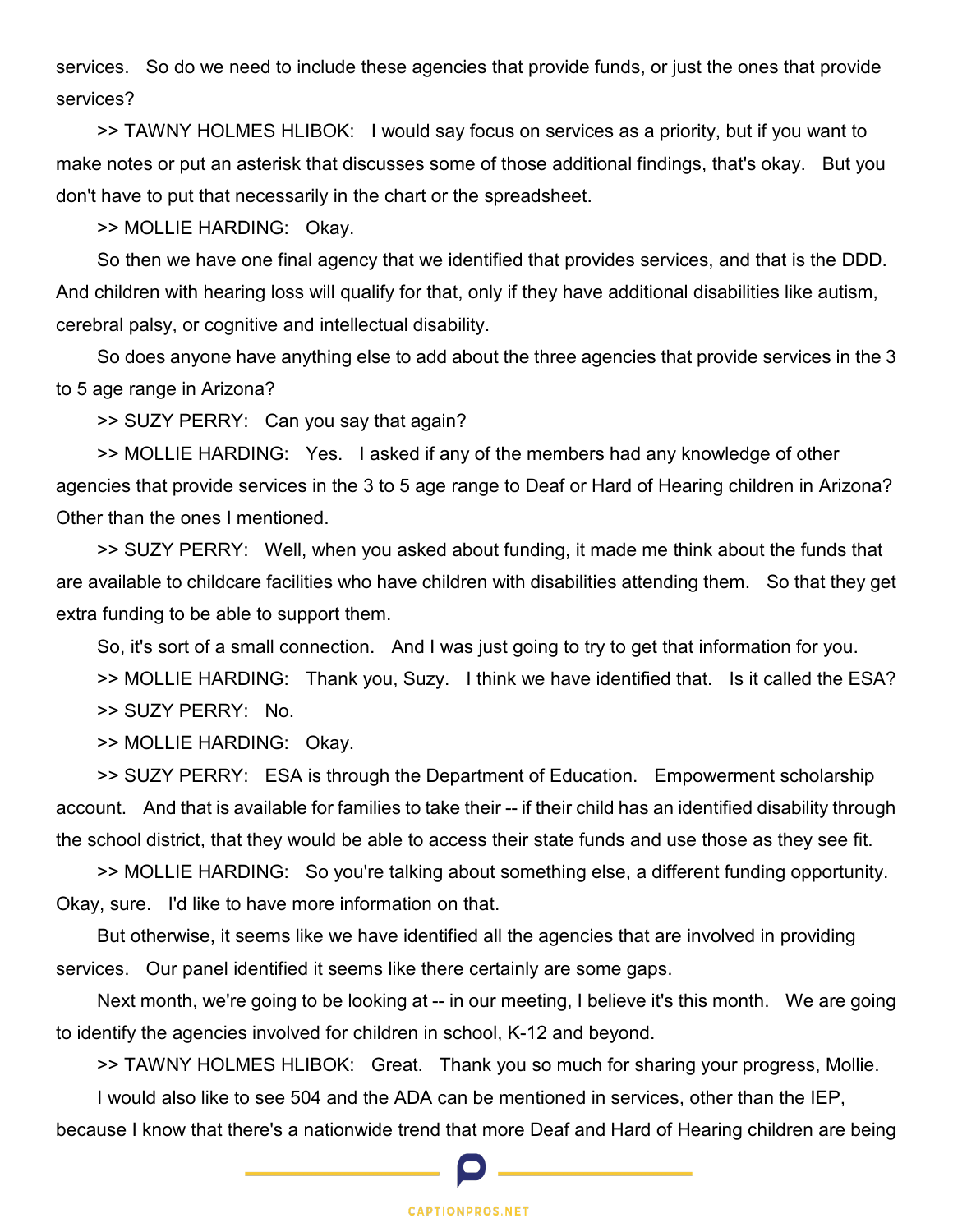put on a 504 plan instead of an IEP plan. If early intervention is effective and that child is speaking or signing at the appropriate age level, then sometimes they don't -- they aren't considered as having an extra need or disability.

 So if they're identified as having a disability and it's impacting their education, like if somebody is 3, and they already know their ABCs and they've already started to scribble or write at that level, then they may have pre-literacy skills already in place that don't need to be an on IEP. So they might just have a 504 plan rather than additional services.

 So we definitely want to make sure that we're including the needs of those children as well and where they fall. So it might not be different agencies, but different procedures for that child, if that makes sense, because that might be an impact for the K-12 environment, but maybe not so much from the 0 to 3 environment.

 So we want to make sure that we cover all aspects. Does that make sense, Mollie? Okay, great, thank you. Just wanted to make sure we captured that.

 Are there any questions or comments for this particular subcommittee on the systemic connections?

 Okay, great. Well, I'd like to thank all three committees for their terrific reports. So that we have a good understanding of where they are at this point.

 I'd like to move on to the next slide, which is slide number 8. I'm sorry, it's slide number 9. And at the top, it says report template. Our hope is that the subcommittees at their next meeting -- and I'd like to encourage those of you who missed your subcommittee meetings to try to participate at the next meeting as much as possible, so that we can have greater participation and better dialogue and better use of that time together.

So I definitely encourage you to participate.

 And with that, I'd like to extend an open invitation, if you would like for me to participate in your subcommittee meetings, I'm more than happy to be there as an observer, as a note taker, or whatever is needed, so that I can have a better understanding of your work if you feel comfortable having me there.

 So I definitely can try to participate. You won't have to worry about my schedule. I can accommodate your schedules.

For the report template, the goal is to have some things we can wrap up as much as possible. I know that we have some issues with older children in K-12 environments. That's fine. We can continue to work on that. But I would like to commit some time to working on this report template. And that template I will be sending all of you as a Google Doc through your chair and through the ACDHH staff liaison. Probably by tomorrow.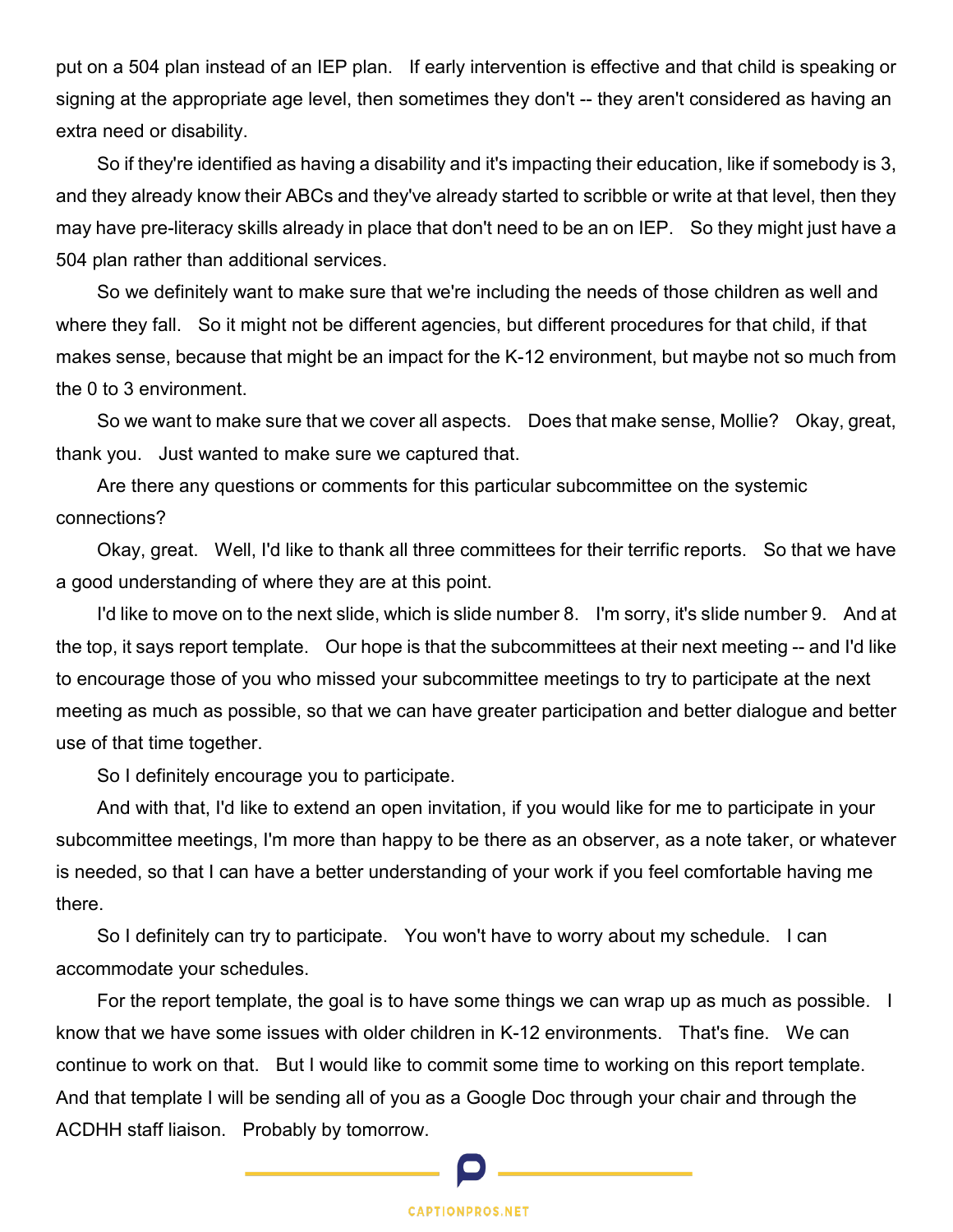And with that template, it's just a one-page form that you can report your findings, link to your -- link to the chart or spreadsheet, link to any videos you've seen, or any relevant information that should be considered related to your committee's tasks.

 And you can pull links from documentation that you already have. However, that looks -- we're more flexible with.

 Once you've completed the findings portion, I'd like you to share a little bit about some of the challenges you've identified. Maybe as bullet points that you want to just briefly explain. That's fine. Whichever you feel is the easiest way to express those challenges or gaps that you identified in the process.

We want to make sure that we identify the areas where there's room to grow in these areas. So there's no limits on this. Don't worry about funding limitations or staffing limitations. Don't let that make you hesitate to identify those items on your list of bullet points. And again, with recommendations, we want to take that same perspective. Don't worry about the funding so much, as much as what you'd like to see as an ideal resource.

 So, on the template, you'll have your recommendations. And you won't necessarily need to prioritize those recommendations. They don't need a rating. You can just identify a wide number of recommendations that make sense based on particular age or maybe short-term recommendations versus long-term recommendations, however you want to identify that in your report is fine.

 So, you would identify your first recommendation would be to do such and such thing, and then you'll want to include a rationale of why you're making that recommendation. Just a brief rationale for each recommendation. So you'll do the same thing for recommendation number two, identify what needs to be done, and then the rationale as to why that needs to be tone.

 And then, you know, it might be because you've run out of time, and you can't complete that. Or it might be that you're making this recommendation because it's a staffing issue, or whatever the case may be. You can identify that in your rationale. So those are the three components, the findings, the challenges, and the recommendations.

 And once I get those items from all three committees, then at the June 8th task force meeting, we'll be sharing those -- it's a one-page template. It's okay if it's a little bit longer, a little bit shorter.

 On the June 8th meeting -- after the June 8th meeting that will allow me to type a draft of our final report that incorporates all of your findings, including challenges and recommendations in one place. We'll share a little bit about the background, the information on the task force, what we set out to do, who was on the task force. And provide appropriate credits.

 And then, we will offer that out for the public forum on June 18th to share with the greater community. And we're hoping that we have representation from each of the committees on that public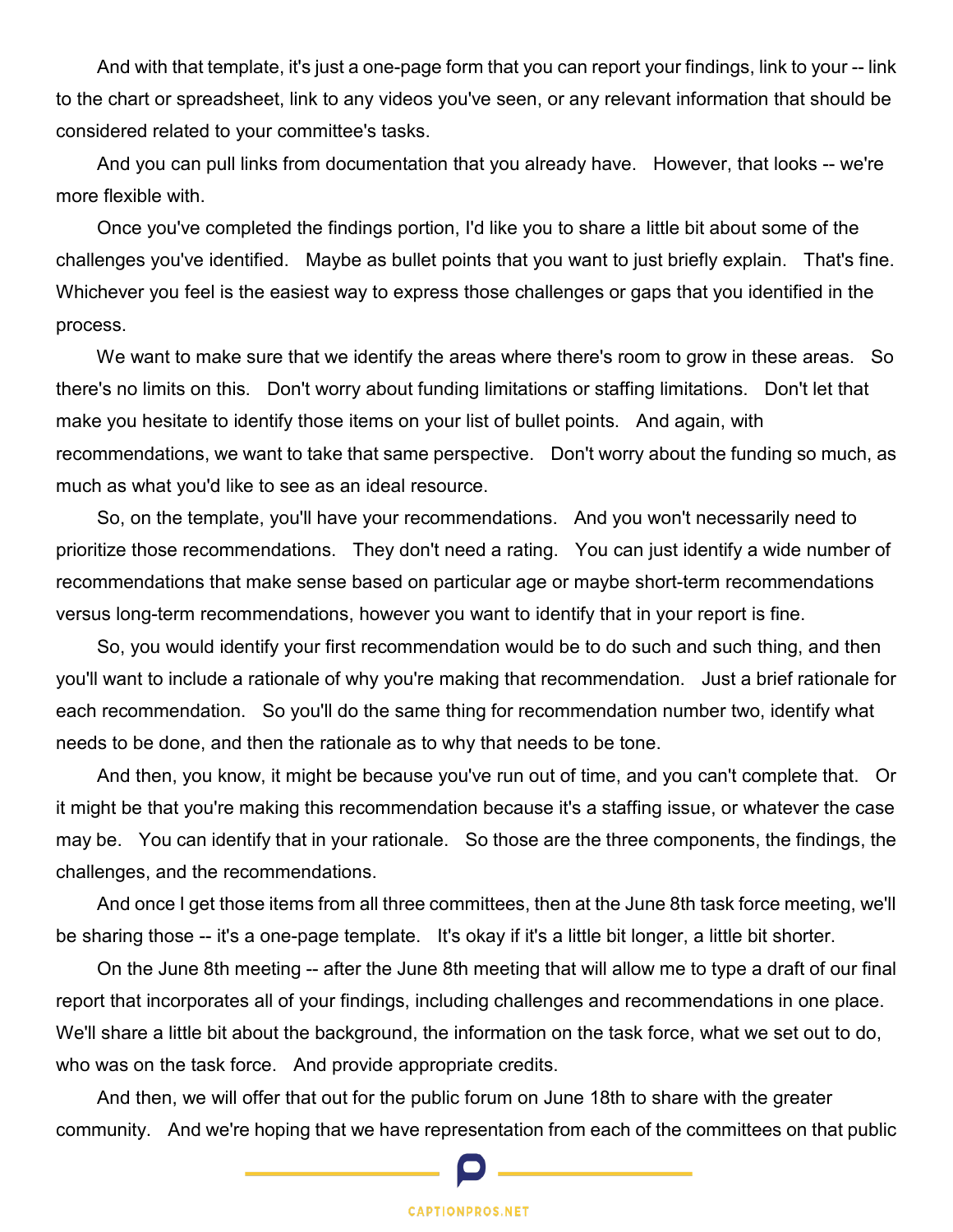forum. I know that some people might have conflicts on Saturday mornings, but we did want to make sure that we opened it up to the community on a day that somebody wouldn't have to miss work.

 So we really had to work to identify that Saturday morning as the date that had the least amount of conflicts for our public.

 So that will be June 18th on the morning, and I will again facilitate that forum, and we can share the draft report, and perhaps subcommittee members can pop on for a few minutes to share some of their background and their findings, and the idea is that individuals in public would see that there are actual humans behind this effort.

 It's not just a bunch of robots generating reports with recommendations, that we actually have people who care with unique perspectives that work hard every day, and think deeply about the issues surrounding this bill.

 So that the public can see it's not just me as a facilitator, it's actually you all who are doing the work. You all are on the front lines, and behind the scenes. You're working with families. You might even have families so that they can see how much human perspective has been considered as a part of this effort.

 The final report will be available in three languages and three modalities. It will be available in American Sign Language, English, and Spanish. We will also have image descriptions and it will be available in Braille as well. So we will make sure those are available, and we're focusing on compiling all of those recommendations in those various languages as well.

 And the goal is that we will review the templates. Do the best you can at the next meeting. It doesn't have to be perfect. We know that we can't solve all of the world's challenges in this next one report. So the idea is that we're identifying and documenting our findings, so that we create a path for future work. And that incorporates all of the diverse and rich experience and the depth of experience involved.

 So we've had a terrific task force and wonderful subcommittees with great participation, and I appreciate your work, finding time in your busy schedules to make this happen.

 I know that many of you have mentioned that this is not the best time of year for this, and it's definitely something that we didn't think about in terms of how it's impacting those that work in education with graduations and semester wrap-up and things that come before the summer in this environment.

So I apologize for that. And I will try to think ahead as best as we can to avoid adding more pressure on you in the future. We would like to be there to offer support. And in that same vein, you definitely don't need to make the report look pretty or finalized. I will be the only people seeing these reports. So a rough draft with your main points is fine. So don't worry about making sure it looks pretty.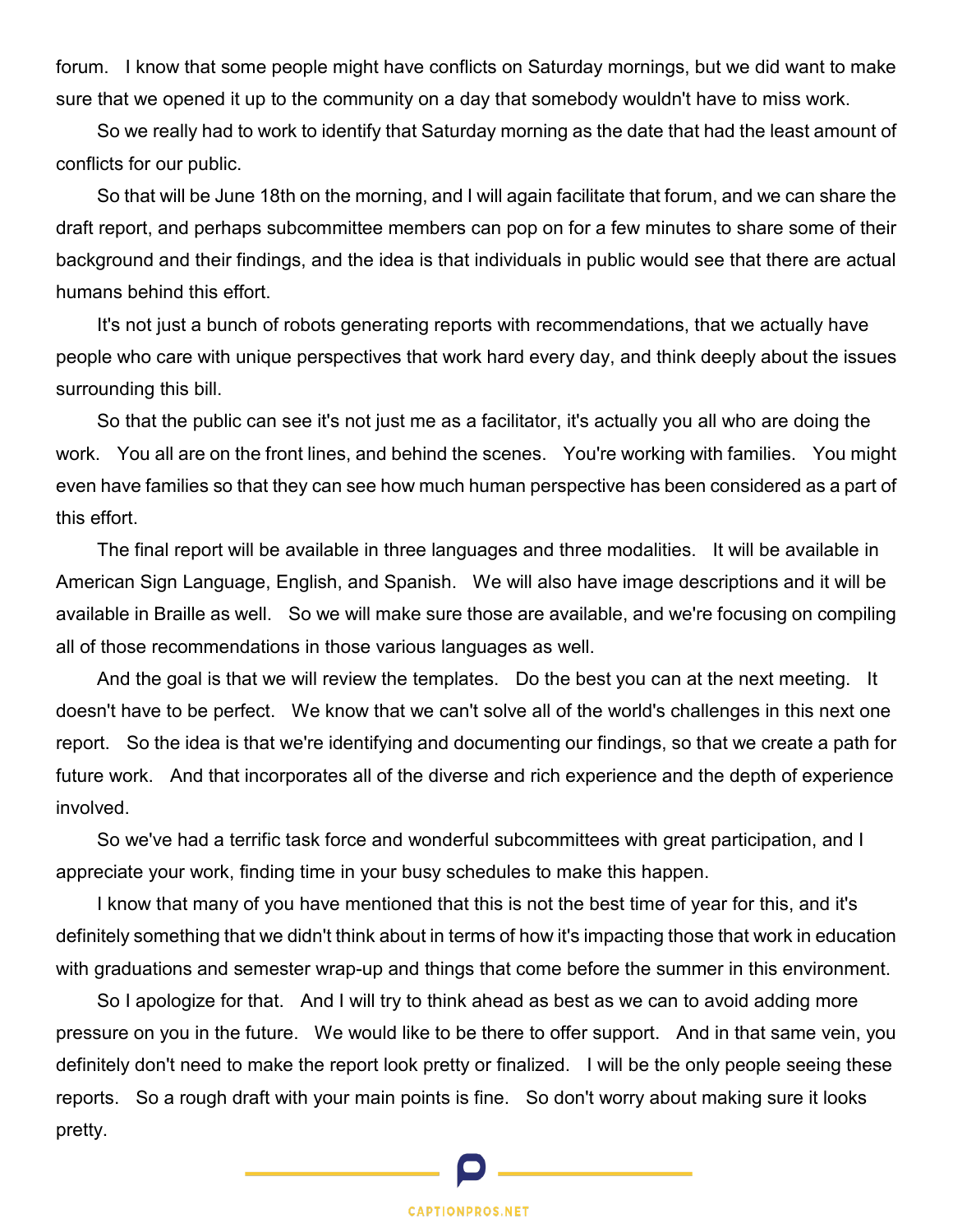And if there's something that I have a question about, I can follow up. And I can make sure that I create a more polished report to be provided in English, American Sign Language, and Spanish to show all of your hard work. I'd like to represent you as well as I can.

And we'll polish that up and make sure it's something presentable for the public.

Any questions, thoughts, comments about that? I welcome them now.

 Okay. I think we're probably ready to be thinking about the next steps and to have a little review. I would like to make sure everyone has that June 8th date saved, because that will be our next task force meeting where we share our templates and discuss as a larger task force. And I know that you have two subcommittee meetings left, so I encourage you to try to participate as much as possible with those committees, and then extend an invite to me if you need me there.

 And then we do have the public forum on June 18th. All of you are welcome to attend, and we hope that you all have identified at least one member of your committee that can attend, so that we have representation from the task force at that public forum.

 I know that it's a Saturday morning, but we do want to make sure that it's accessible to the community in accommodating their work schedules as well. So those are some important dates to keep in mind. Oh, my slides are a little bit off numbered here. We're on the last slide at this point. Thank you all for your input.

 And next step would be to attend your subcommittee meeting, and the next task force meeting on June 8th. So, be thinking about how to wrap up your report template, and then we'll be ready to go at that June 8th meeting to review what we have so far and make sure that we translate everything that we have found into final recommendations.

 I'd like to thank you all at this point, and if you have anything, any final thoughts to add, you're welcome to do so.

 Okay, I see some conversation in the chat for subcommittee, so that's great. A doodle poll. That's great. I can't imagine life without doodle polls, really. I don't know how people find time -- share time to have meetings. How did we do it before doodle polls? I'm not sure. I seem to have forgotten.

 Okay, Suzanne, I think you asked a question about where to get funding. So hopefully that can get sent directly to Mollie. And if you're not sure how to contact her, you can ask your subcommittee chair to make that connection for you. Sure thing.

 Oh, it looks like some committees already have dates for their next meeting. That's great. Glad you all worked that out.

 Thank you, everyone, for participating today. I very much appreciate it. And the Deaf, Hard of Hearing, and DeafBlind children and families, thank you as well. Have a great rest of your day.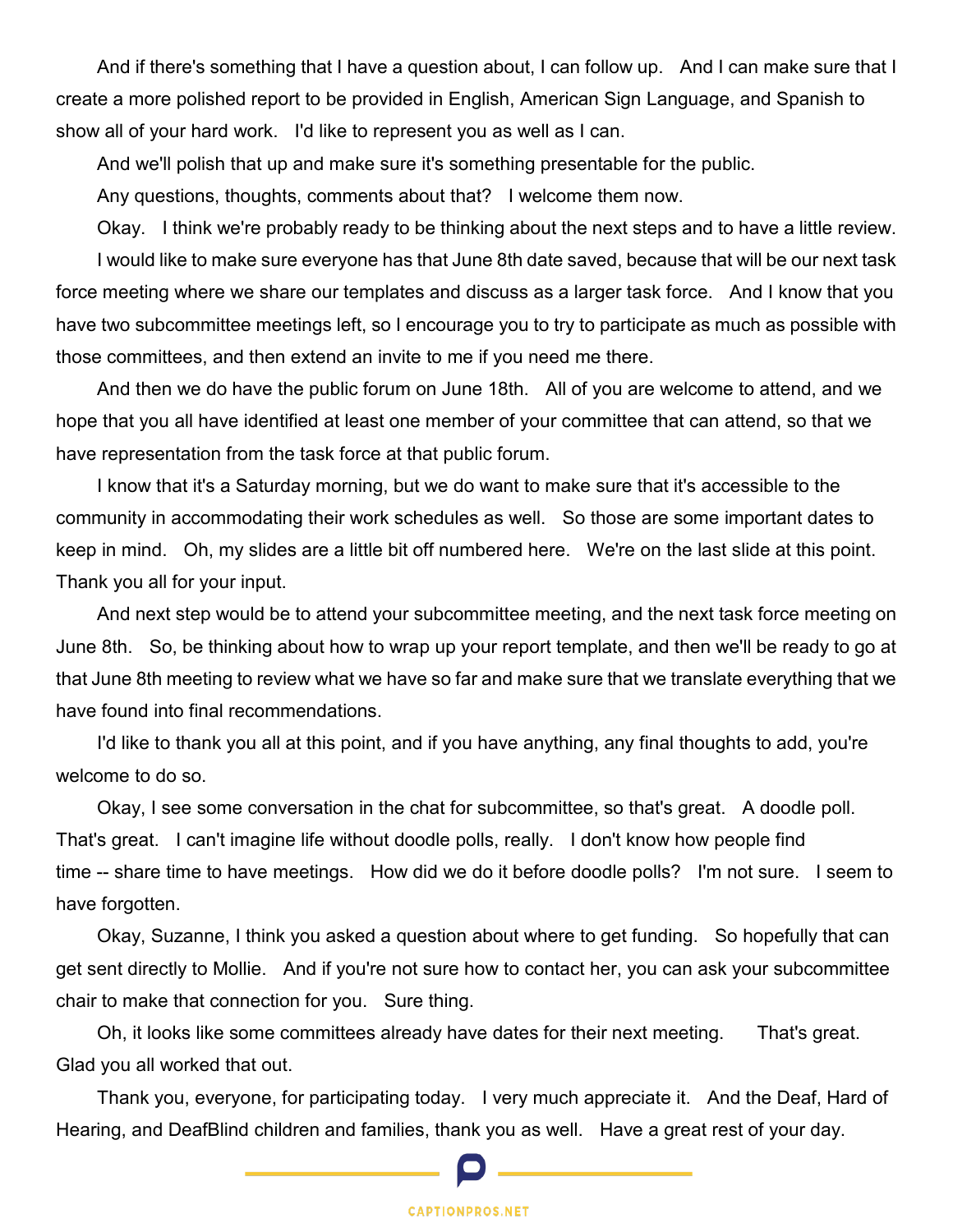Thank you, Chyla. Okay, I think it's just us at this point.

 >> SONIA SAMANIEGO: Perfect. I think it went very well. I think our panelists did a wonderful job in sharing their stories, and really, I love how they said meeting the families where they're at, that is something that I have always shared, meeting the families where they're at.

We don't know -- and one thing that I don't hear very often anymore, but I'll just say Colin really shared some very important things of, you know, really thinking of Maslow's hierarchy. Unfortunately, we have a lot of our agencies that don't consider those things anymore, and really seem to lose that and the importance of really connecting with our families and meeting them where they're at.

So I was very, very grateful for them being so vulnerable. And just genuine.

 >> NIKKI SOUKUP: It was an excellent panel with diversity and the various perspectives that they brought. I know some people said that they were already aware of the problems, but not everyone is, really.

 So it was good for them to share those issues, and I would like to perhaps maybe edit some of the great statements that were captured in today's meeting and share them on social media, so we can talk a little bit more about how we can utilize the information that they shared and the stories that they shared to support the work that we're doing with the task force.

 >> TAWNY HOLMES HLIBOK: I agree. I knew that they were a little bit concerned about the recommendations and that there were a number of different stories involved as a part of this. And some of the experience with families and professionals and all of the stakeholders and players.

 I think I could have had six panelists. I don't think three might have been enough. But I do think that, as Sonia mentioned, it was really nice to see that it was very family-centered and shared some of those family values and didn't necessarily talk so much about the child, but more about connecting with that child, and that was a really wonderful reminder of how we focus so much on the services, but we don't always think about the family and the greater community and the resources needed for them to build those connections in their community for parents or for those on the reservation or in rural areas versus urban areas.

And I enjoyed the panelists very much.

 >> SONIA SAMANIEGO: One last thing that I forgot to mention. I think it was Kellie who said it. Who said, every child who is Deaf should start right here with the commission, start their journey right here with the commission, and that is one thing that I have really tried to, you know, just share throughout the years, as we should be that source where families are -- if they're diagnosed, or whether it's late onset or at birth, it should be to the commission, that that start in their journey should be with us. And so for her to share that, it was, again, something that I thought was very, very meaningful.

>> TAWNY HOLMES HLIBOK: Yeah, it was good to know that. I agree. To make that

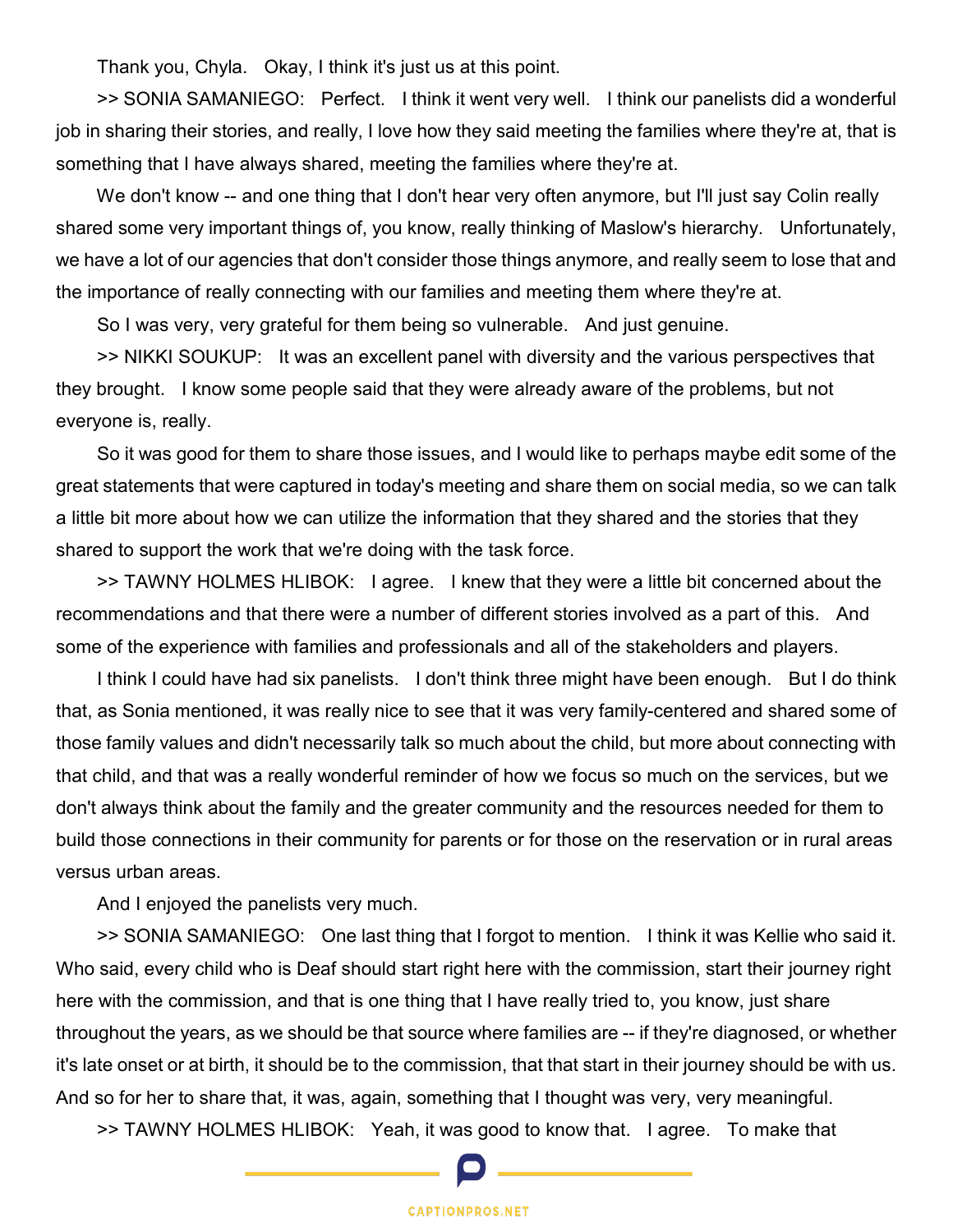connection.

 >> NIKKI SOUKUP: It was really interesting, because Texas recently, I want to say two years ago, cast a statute where their statewide outreach center would be listed as the main point of contact after birth, to share information with agencies, I think Department of Education, I'm not sure.

 And so that's something to really consider in terms of the legislature and the legislation because we'll have to look into that. As to what specifically a person is supposed to do once they're identified. As Deaf or Hard of Hearing or with hearing loss.

 >> TAWNY HOLMES HLIBOK: Yeah, I'm curious if the subcommittees -- I know that they have talked about the centralized repository and clarifying information and resources, and so I'm curious if some of the next steps will come about in terms of maybe ACDHH volunteering to be that repository, or something of that nature, as we move forward.

Well, I thought the panelists were very interesting. The subcommittee reports were also interesting. I think that's where everybody was able to exhale a little bit and be confident that they can do this work. So I tried to be encouraging in that area.

 I know that, you know, once we're in crunch time, that always happens. People are doing the work and they're feeling good and confident, and when it's time to actually create a final product, everyone hesitates and everyone starts to think that they can't complete the work, and they run into a wall at that point.

 But we just have to remind them that the wall doesn't exist, and it's okay, they can continue their work and move forward, because they're already doing great work. So it was fine.

 >> BECA BAILEY: Yeah, you know, I think it's just human nature, right? To want to have a solution. We want to have solutions. And yet, that was kind of the frustrating part for me too because, you know, when I was trying to do these meetings, I was like, wait, wait, wait, just like you said. This is just a snapshot, though.

 It's just a snapshot. We don't have to have all of the answers right now. We focus on what we see, what we're finding, and what we find on that. But it seems like we're not -- it seems like we don't have a lot of information. It seems like we don't have access to all of that. It feels like maybe we're not ready to do it. Like we have nothing to give to you, Tawny, for the final report.

 But as you mentioned, it's just go with what we have. You know, that's the data that we have. So I was kind of, like, trying to be encouraging. I know it's hard, but --

 >> TAWNY HOLMES HLIBOK: Yeah. You know, the timeframe is tough, too. We had five months, and some task forces do their work over two-year periods. So I knew five months wasn't going to be enough to solve all the issues. We can just make recommendations.

So you know, I felt bad when Kendra said she wanted to talk about what to do and how to solve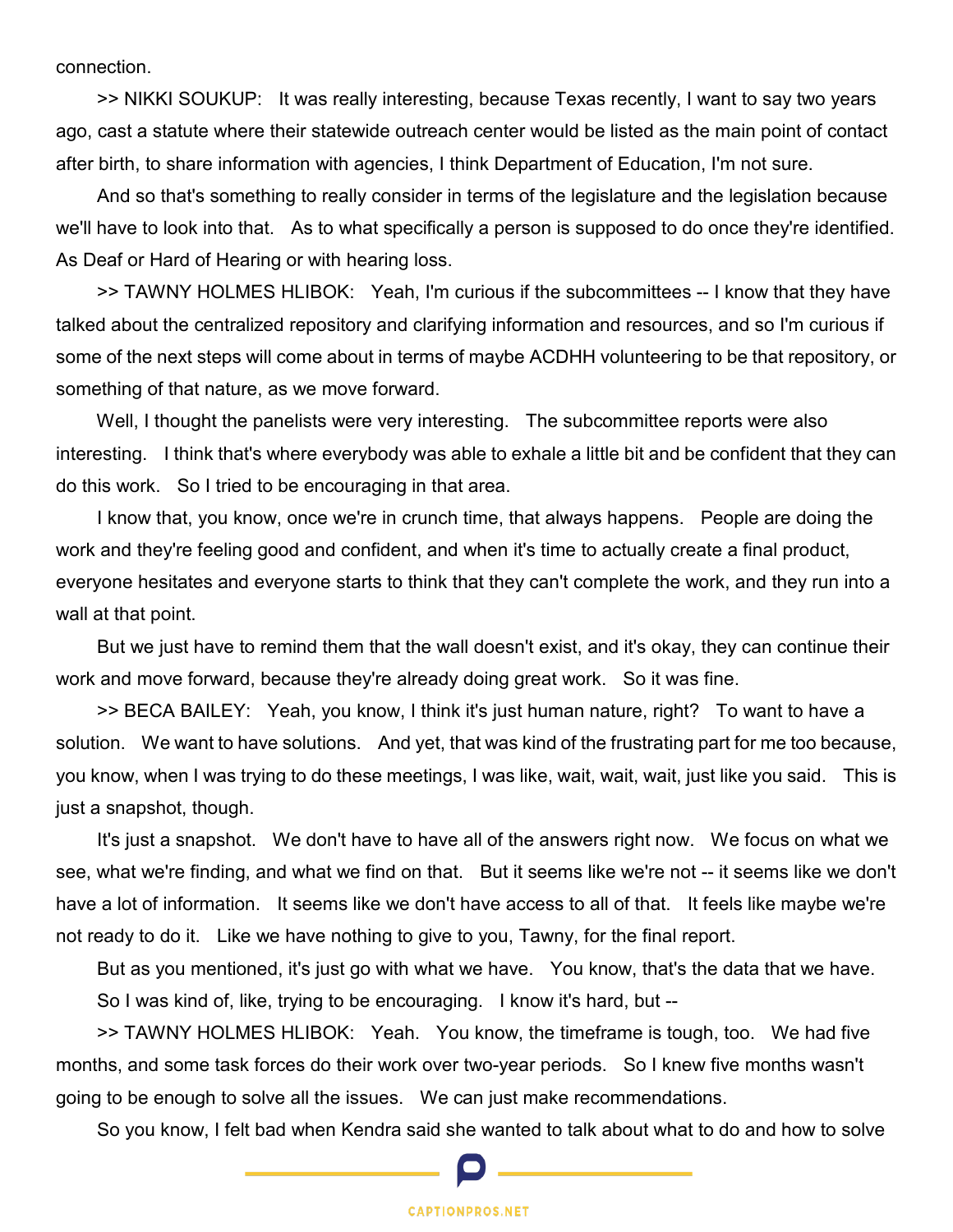these problems, but at this point, we don't really have the time to complete all of the steps. I think at this point, we just needed a shared understanding and a unified approach to challenges and recommendations.

 And once we said that, I think people were more comfortable with it. Because once we can identify those issues, then we can invest the time and money and staff needed to make those recommendations come to fruition. But we don't have the authority to complete all of those steps.

 I think that we just needed to show the need and the support so that we can identify the funding and the individuals that can make that happen. That we have some evidence in place to begin that work.

 I think all sounds good. I'm already starting to think about what this final report will look like and the information that we've gathered thus far. So I've made some notes. And I think we'll be ready. I'll wait for those report templates from the committees first, obviously. And we'll get those by June 8th.

 And then that's where we can review and cut-and-paste and make sure that any notes are clear, and then we'll discuss how to handle making sure they're accessible in the other languages and formats. So we'll try to do that. We don't have to necessarily brainstorm that right now. We can do that at our next team meeting and I will take care of the ASL version and the Spanish translation as well.

 >> NIKKI SOUKUP: What was the name we discussed last time, the name of the person we could contract with?

>> TAWNY HOLMES HLIBOK: That was Monica Keller.

>> NIKKI SOUKUP: Okay.

 >> TAWNY HOLMES HLIBOK: She's at the University of Arizona, a Ph.D. student, focusing on language, culture, and literacy.

 >> NIKKI SOUKUP: Got it. ASL consultant. Okay. I see her specialist -- her specialization now. All right. Getting her Ph.D. okay.

 >> TAWNY HOLMES HLIBOK: Yeah, she's focused on American Sign Language and her master's was in ASL education as well. I know that she's also been on language policy and planning for University of New Mexico. I chaired with her on that. And many people recommend her because she's very organized and does translation.

 And very reliable and detail-oriented. So she's terrific to work with when it comes to translation. And also, it's nice that she's actually an Arizona resident at this point.

 And then I contacted the Spanish company that I used before, and they said that just what I need to provide for them, and I can take care of that. Monica's in. We just have to complete the contract paperwork for her. So just let me know when those items are confirmed.

>> NIKKI SOUKUP: Will do.